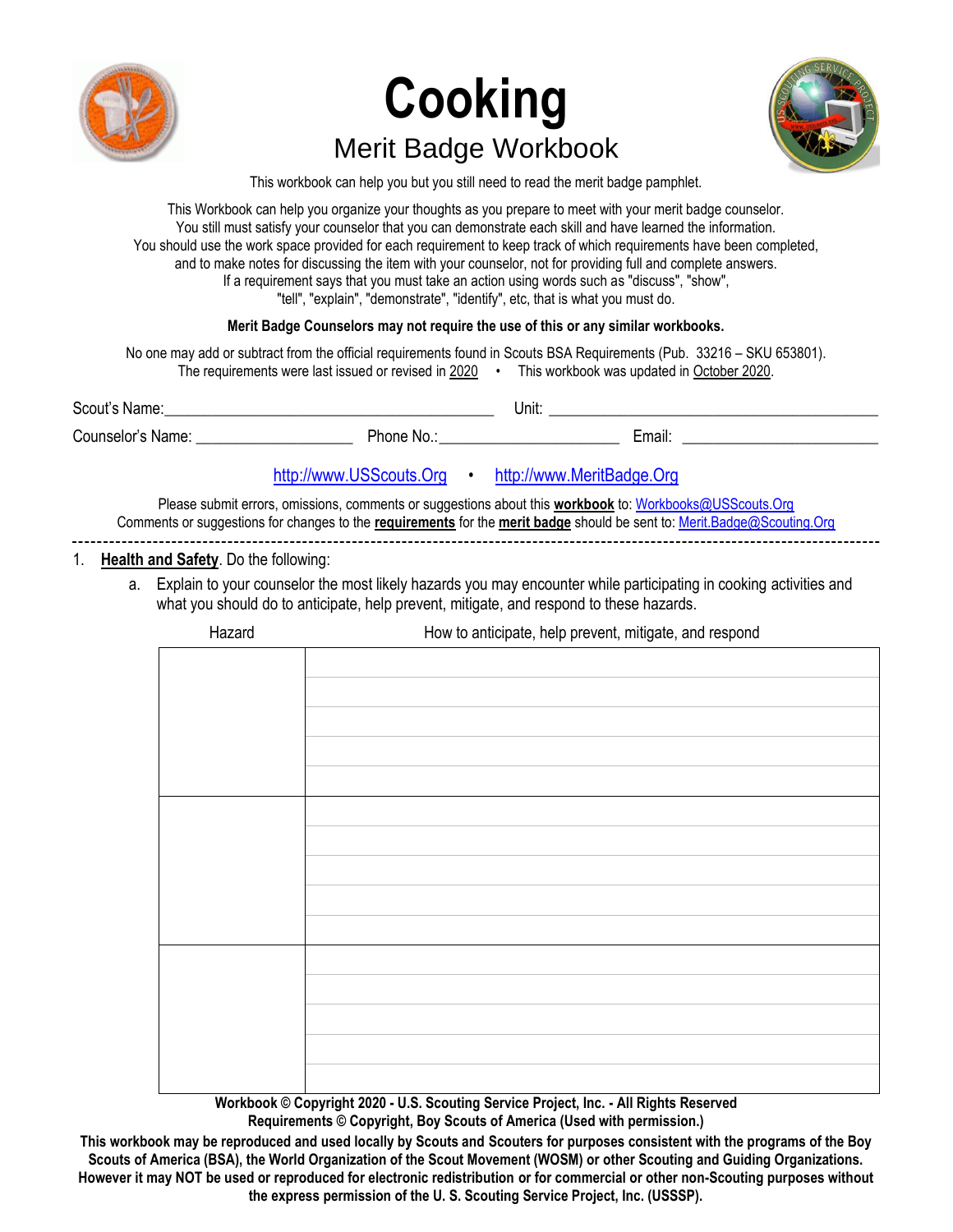b. Show that you know first aid for and how to prevent injuries or illnesses that could occur while preparing meals and eating, including burns and scalds, cuts, choking, and allergic reactions.

| Burns and scalds   |  |
|--------------------|--|
|                    |  |
|                    |  |
|                    |  |
|                    |  |
| Cuts               |  |
|                    |  |
|                    |  |
|                    |  |
|                    |  |
| Choking            |  |
|                    |  |
|                    |  |
|                    |  |
|                    |  |
| Allergic reactions |  |
|                    |  |
|                    |  |
|                    |  |
|                    |  |
|                    |  |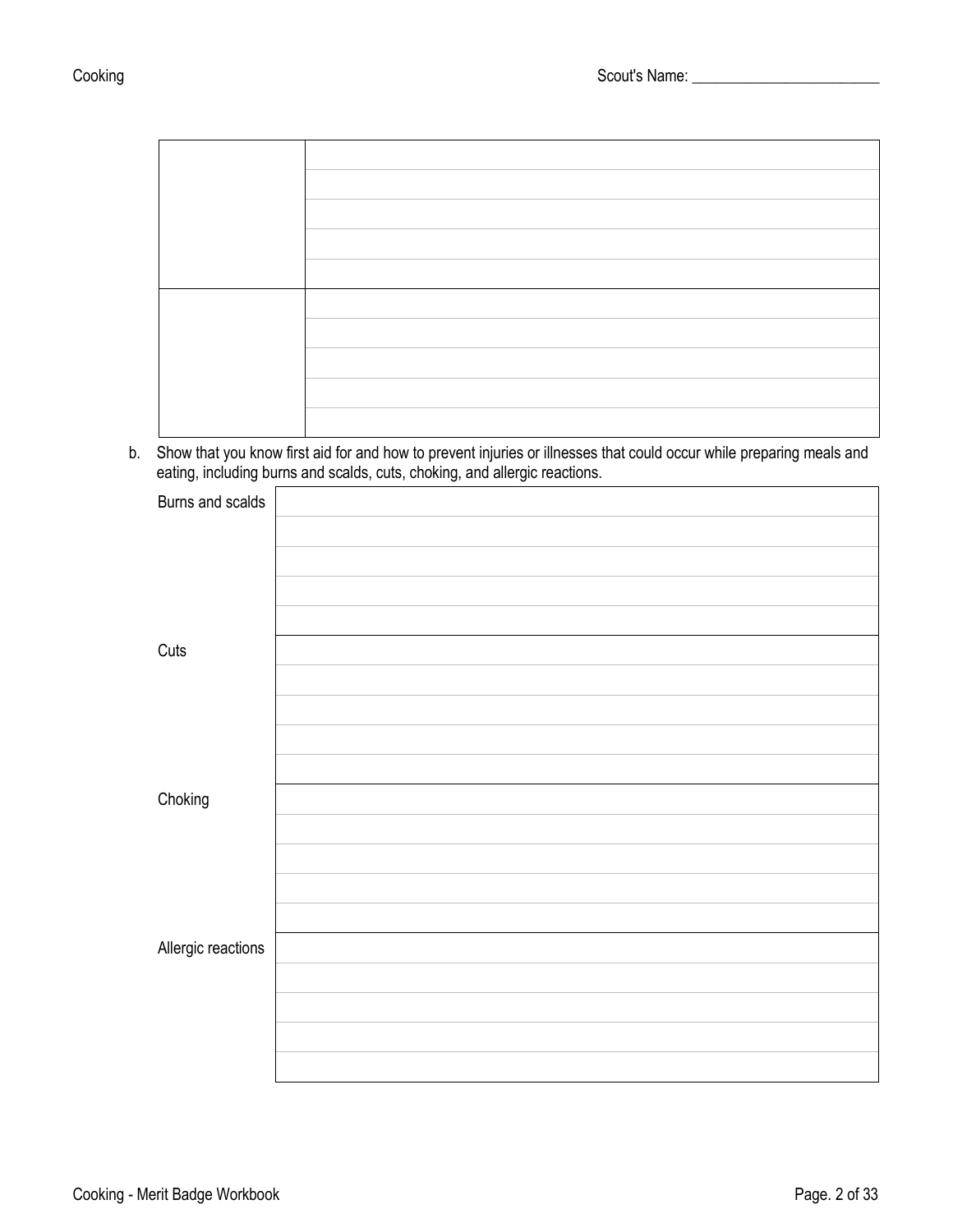c. Describe how meat, fish, chicken, eggs, dairy products, and fresh vegetables should be stored, transported, and properly prepared for cooking.

| Meat                |                                             |
|---------------------|---------------------------------------------|
|                     |                                             |
|                     |                                             |
| Fish                |                                             |
|                     |                                             |
|                     |                                             |
| Chicken             |                                             |
|                     |                                             |
|                     |                                             |
| $E$ ggs             |                                             |
|                     |                                             |
|                     |                                             |
| Dairy<br>Products   |                                             |
|                     |                                             |
|                     |                                             |
| Fresh<br>Vegetables |                                             |
|                     |                                             |
|                     | Evaloin hour to provent ergon contemination |

Explain how to prevent cross-contamination.



d. Discuss with your counselor food allergies, food intolerance, and food-related illnesses and diseases.

| Food allergies            |  |
|---------------------------|--|
|                           |  |
|                           |  |
|                           |  |
| Food-related<br>illnesses |  |
|                           |  |
|                           |  |
|                           |  |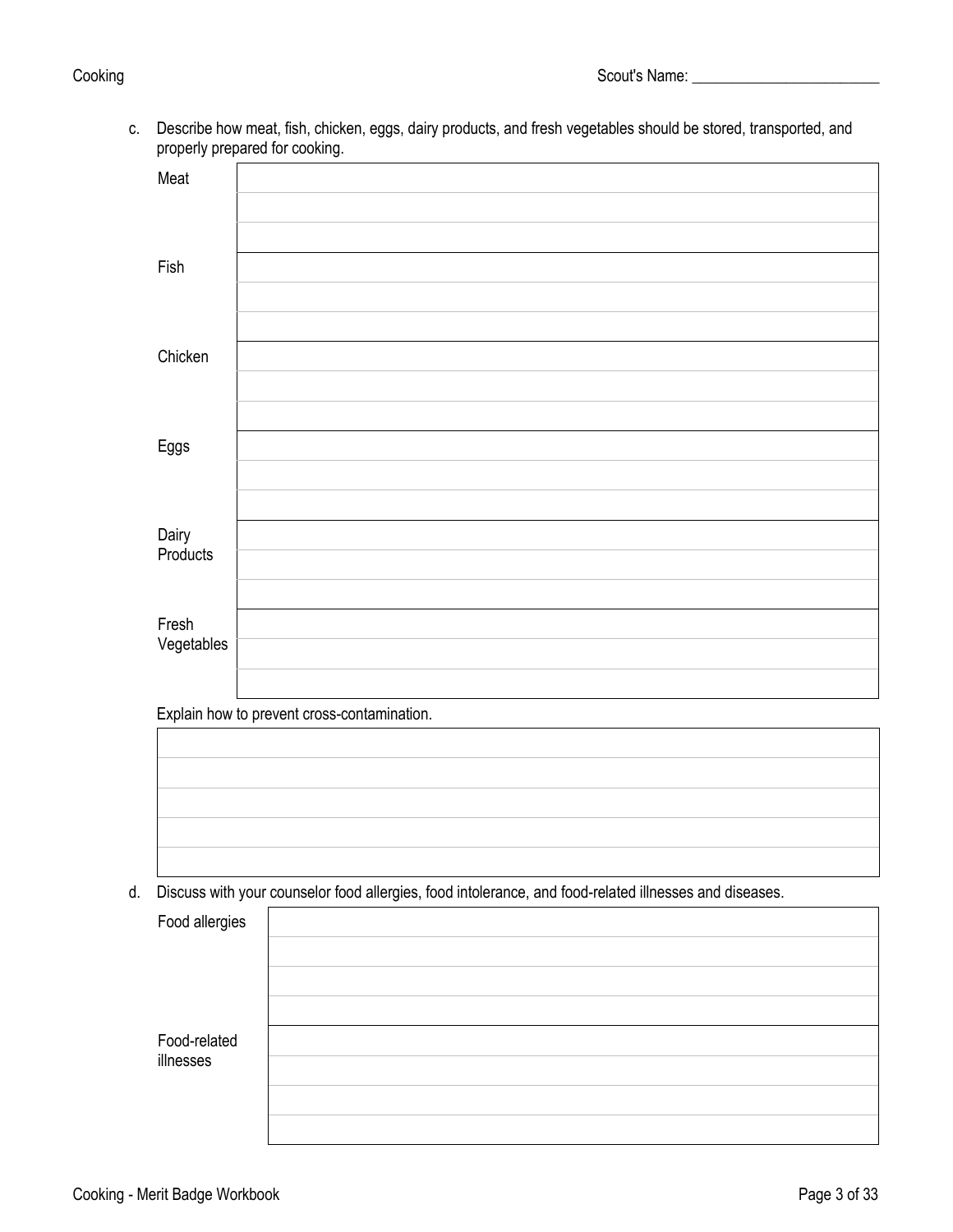| Food<br>intolerance      |  |
|--------------------------|--|
|                          |  |
| Food-related<br>diseases |  |
|                          |  |

Explain why someone who handles or prepares food needs to be aware of these concerns.

e. Discuss with your counselor why reading food labels is important.

Explain how to identify common allergens such as peanuts, tree nuts, milk, eggs, wheat, soy, and shellfish.

| Peanuts   |  |
|-----------|--|
| Tree nuts |  |
| Milk      |  |
| Eggs      |  |
| Wheat     |  |
| Soy       |  |
| Shellfish |  |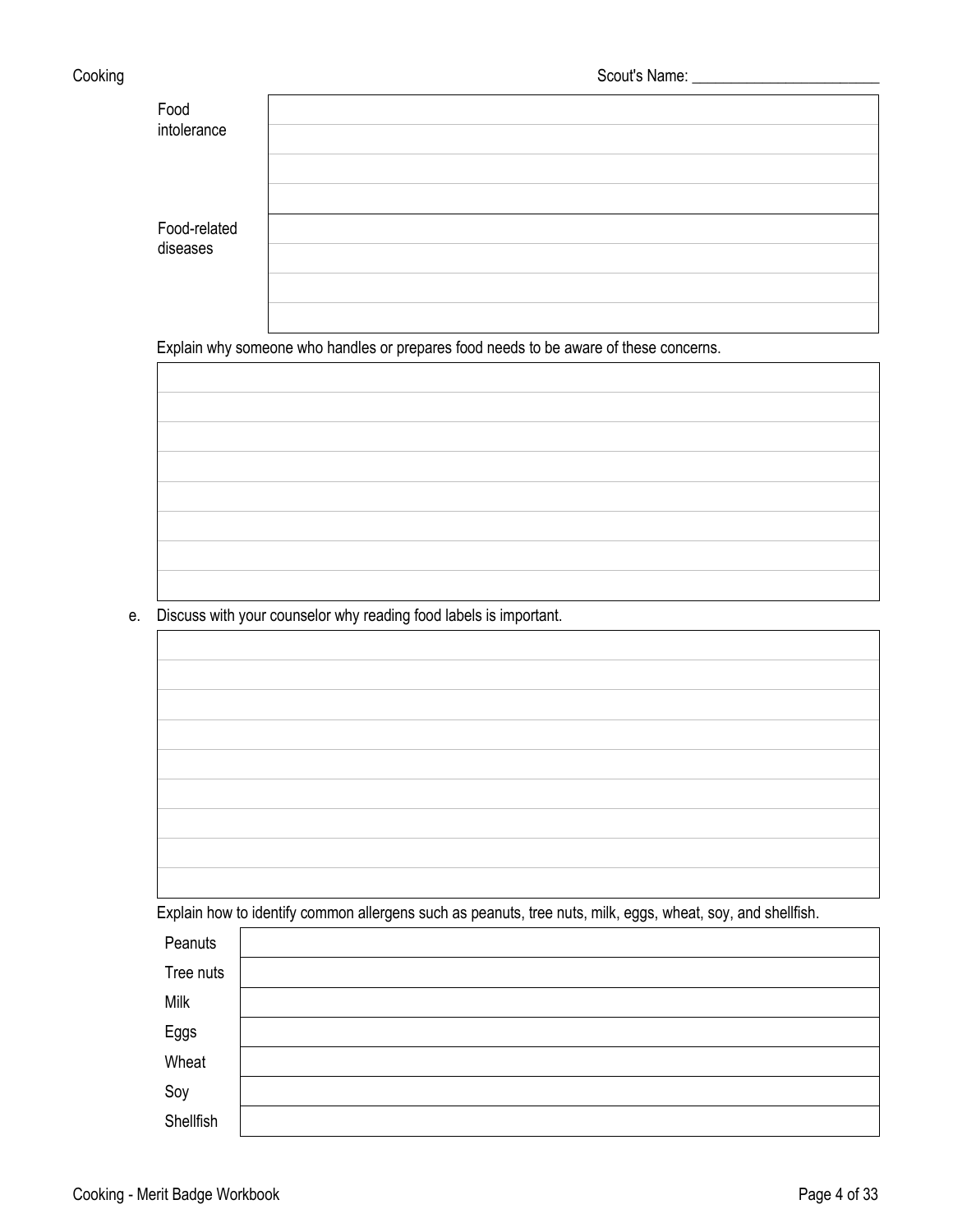# 2. **Nutrition**. Do the following:

a. Using the MyPlate food guide or the current USDA nutrition model, give five examples for EACH of the following food groups, the recommended number of daily servings, and the recommended serving size:

|    |               | Example | Daily servings | Serving Size |
|----|---------------|---------|----------------|--------------|
|    | 1. Fruits     |         |                |              |
|    |               |         |                |              |
|    |               |         |                |              |
|    |               |         |                |              |
|    |               |         |                |              |
|    | 2. Vegetables |         |                |              |
|    |               |         |                |              |
|    |               |         |                |              |
|    |               |         |                |              |
|    |               |         |                |              |
| 3. | Grains        |         |                |              |
|    |               |         |                |              |
|    |               |         |                |              |
|    |               |         |                |              |
|    |               |         |                |              |
| 4. | Proteins      |         |                |              |
|    |               |         |                |              |
|    |               |         |                |              |
|    |               |         |                |              |
|    |               |         |                |              |
| 5. | Dairy         |         |                |              |
|    |               |         |                |              |
|    |               |         |                |              |
|    |               |         |                |              |
|    |               |         |                |              |

b. Explain why you should limit your intake of oils and sugars.

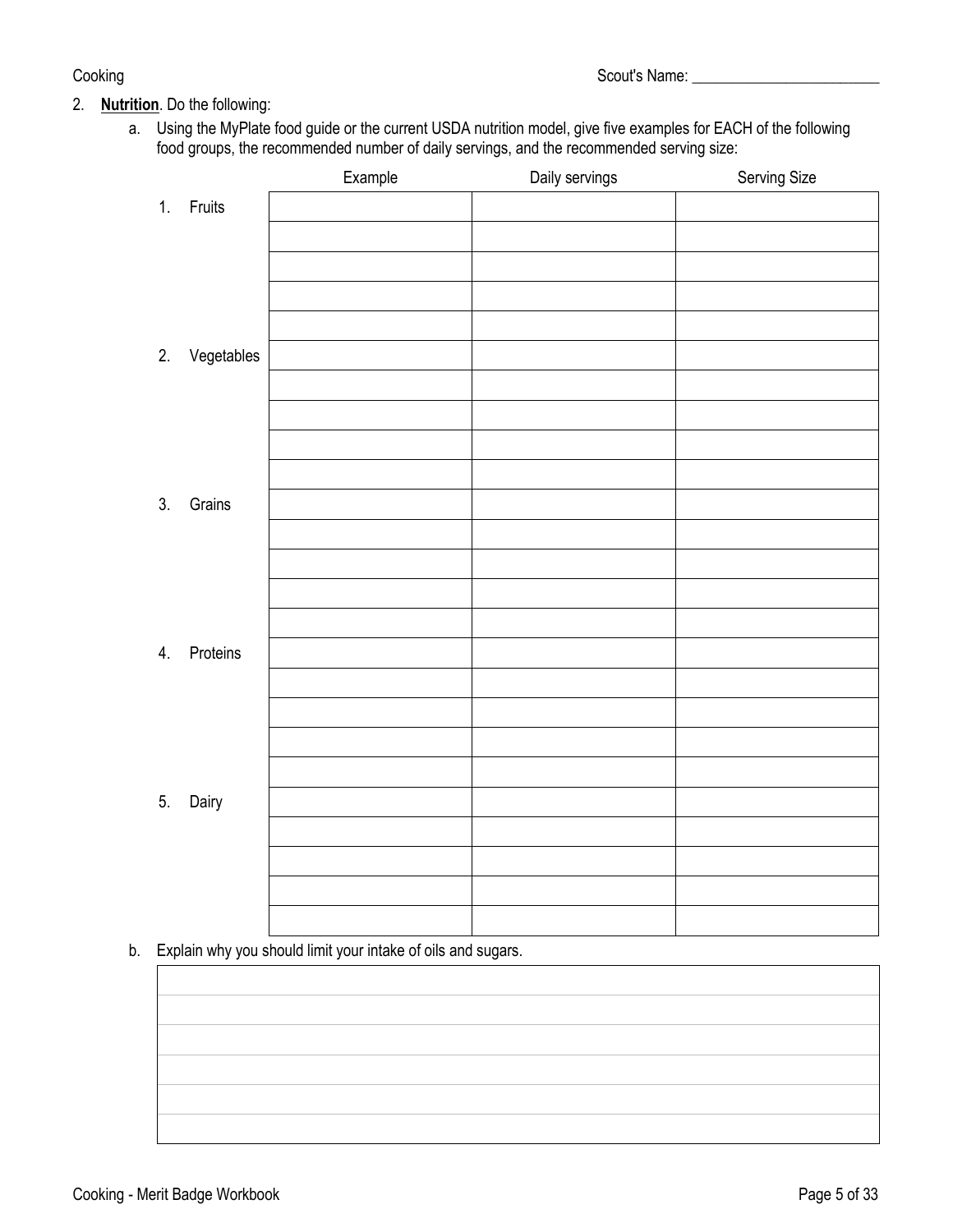Cooking Scout's Name: \_\_\_\_\_\_\_\_\_\_\_\_\_\_\_\_\_\_\_\_\_\_\_\_

# c. Determine your daily level of activity and your caloric need based on your activity level.

Then, based on the MyPlate food guide, discuss with your counselor an appropriate meal plan for yourself for one day.

d. Discuss your current eating habits with your counselor and what you can do to eat healthier, based on the MyPlate food guide.

|                                                                                                                       | <u> 1989 - Johann Stoff, amerikansk politiker (* 1908)</u>                        |  |
|-----------------------------------------------------------------------------------------------------------------------|-----------------------------------------------------------------------------------|--|
|                                                                                                                       |                                                                                   |  |
|                                                                                                                       |                                                                                   |  |
|                                                                                                                       |                                                                                   |  |
|                                                                                                                       |                                                                                   |  |
|                                                                                                                       |                                                                                   |  |
|                                                                                                                       |                                                                                   |  |
|                                                                                                                       |                                                                                   |  |
|                                                                                                                       |                                                                                   |  |
|                                                                                                                       |                                                                                   |  |
|                                                                                                                       |                                                                                   |  |
|                                                                                                                       |                                                                                   |  |
| the control of the control of the control of the control of the control of the control of                             |                                                                                   |  |
|                                                                                                                       |                                                                                   |  |
|                                                                                                                       |                                                                                   |  |
|                                                                                                                       |                                                                                   |  |
|                                                                                                                       |                                                                                   |  |
|                                                                                                                       |                                                                                   |  |
|                                                                                                                       | ,我们也不能在这里的时候,我们也不能在这里的时候,我们也不能会在这里的时候,我们也不能会在这里的时候,我们也不能会在这里的时候,我们也不能会在这里的时候,我们也  |  |
|                                                                                                                       |                                                                                   |  |
|                                                                                                                       |                                                                                   |  |
|                                                                                                                       |                                                                                   |  |
|                                                                                                                       |                                                                                   |  |
|                                                                                                                       |                                                                                   |  |
|                                                                                                                       | ,我们也不能会有什么。""我们的人,我们也不能会有什么?""我们的人,我们也不能会有什么?""我们的人,我们也不能会有什么?""我们的人,我们也不能会有什么?"" |  |
|                                                                                                                       |                                                                                   |  |
|                                                                                                                       |                                                                                   |  |
|                                                                                                                       |                                                                                   |  |
|                                                                                                                       |                                                                                   |  |
|                                                                                                                       |                                                                                   |  |
| <u> 1989 - Johann Stein, marwolaethau a bhann an t-Amhain ann an t-Amhain an t-Amhain an t-Amhain an t-Amhain an </u> |                                                                                   |  |
|                                                                                                                       |                                                                                   |  |
|                                                                                                                       |                                                                                   |  |
|                                                                                                                       |                                                                                   |  |
|                                                                                                                       |                                                                                   |  |
|                                                                                                                       |                                                                                   |  |
|                                                                                                                       |                                                                                   |  |
|                                                                                                                       |                                                                                   |  |
|                                                                                                                       |                                                                                   |  |
|                                                                                                                       |                                                                                   |  |
|                                                                                                                       |                                                                                   |  |
|                                                                                                                       |                                                                                   |  |
|                                                                                                                       |                                                                                   |  |
|                                                                                                                       |                                                                                   |  |
|                                                                                                                       |                                                                                   |  |
|                                                                                                                       |                                                                                   |  |
|                                                                                                                       |                                                                                   |  |
|                                                                                                                       |                                                                                   |  |
|                                                                                                                       |                                                                                   |  |
|                                                                                                                       |                                                                                   |  |
|                                                                                                                       |                                                                                   |  |
|                                                                                                                       |                                                                                   |  |
|                                                                                                                       |                                                                                   |  |
|                                                                                                                       |                                                                                   |  |
|                                                                                                                       |                                                                                   |  |
|                                                                                                                       |                                                                                   |  |
|                                                                                                                       |                                                                                   |  |
|                                                                                                                       |                                                                                   |  |
|                                                                                                                       |                                                                                   |  |
|                                                                                                                       |                                                                                   |  |
|                                                                                                                       |                                                                                   |  |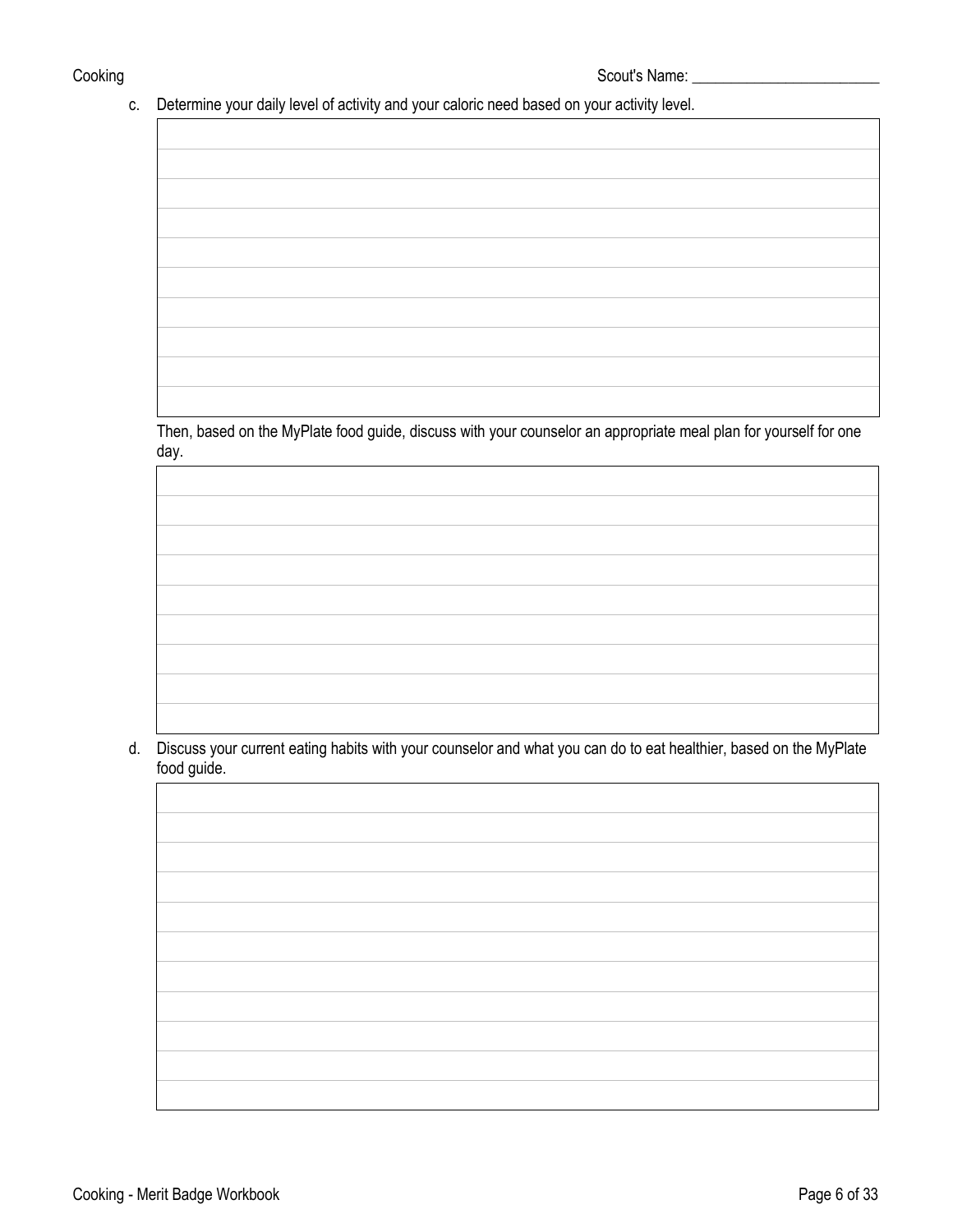e. Discuss the following food label terms: calorie, fat, saturated fat, trans fat, cholesterol, sodium, carbohydrate, dietary fiber, sugar, protein.

| $\cdot$ .<br>Calorie |  |
|----------------------|--|
|                      |  |
|                      |  |
|                      |  |
| Fat                  |  |
|                      |  |
|                      |  |
| Saturated fat        |  |
|                      |  |
|                      |  |
| Trans fat            |  |
|                      |  |
|                      |  |
|                      |  |
| Cholesterol          |  |
|                      |  |
|                      |  |
| Sodium               |  |
|                      |  |
|                      |  |
| Carbohydrate         |  |
|                      |  |
|                      |  |
| Dietary fiber        |  |
|                      |  |
|                      |  |
|                      |  |
| Sugar                |  |
|                      |  |
|                      |  |
| Protein              |  |
|                      |  |
|                      |  |
|                      |  |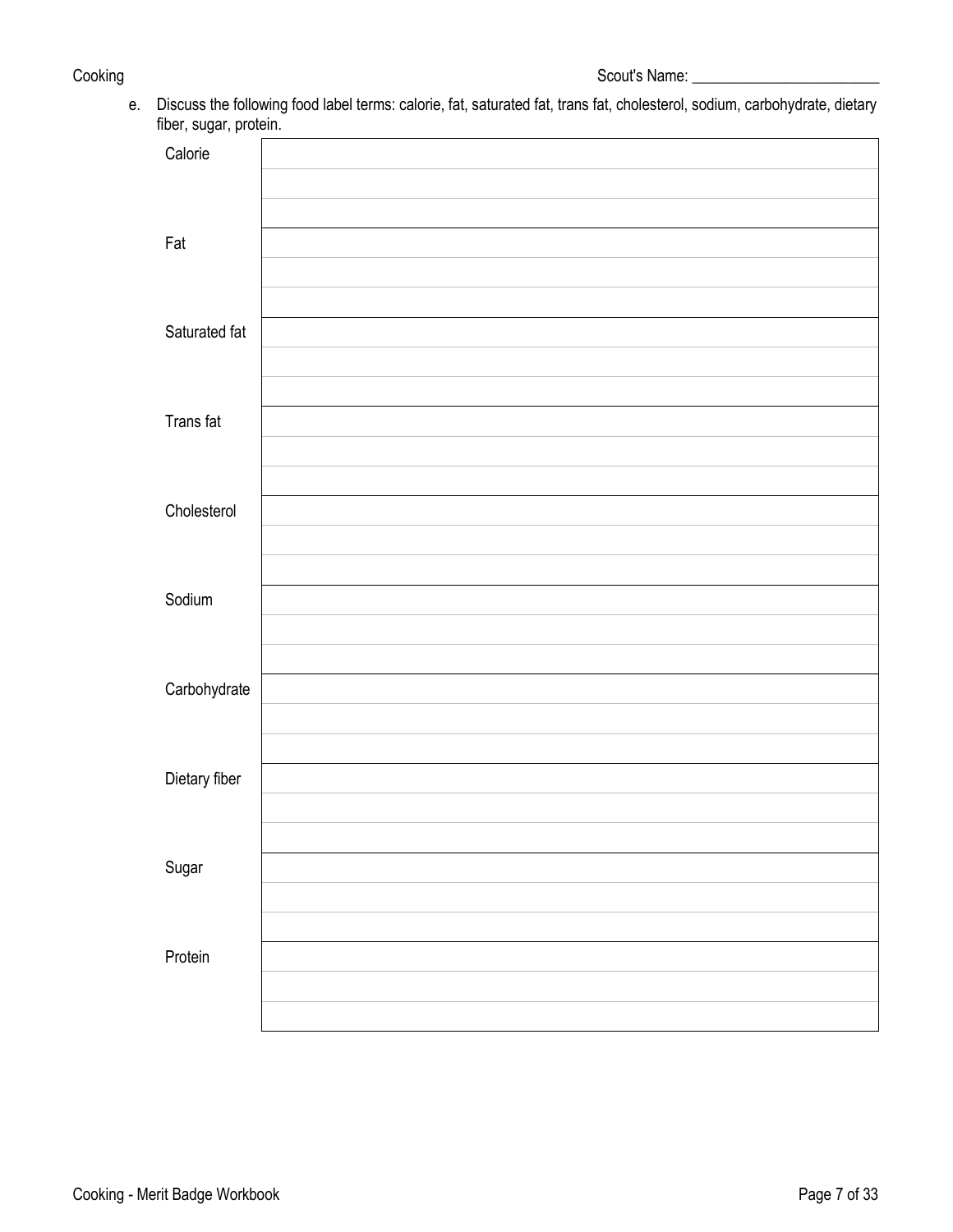Explain how to calculate total carbohydrates and nutritional values for two servings, based on the serving size specified on the label.

## 3. **Cooking Basics**. Do the following:

a. Discuss EACH of the following cooking methods. For each one, describe the equipment needed, how temperature control is maintained, and name at least one food that can be cooked using that method: baking, boiling, broiling, pan frying, simmering, steaming, microwaving, grilling, foil cooking, and use of a Dutch oven.

| Method          | Food | Equipment needed | How is food cooked and temperature maintained? |
|-----------------|------|------------------|------------------------------------------------|
| Baking          |      |                  |                                                |
|                 |      |                  |                                                |
|                 |      |                  |                                                |
|                 |      |                  |                                                |
|                 |      |                  |                                                |
|                 |      |                  |                                                |
| Boiling         |      |                  |                                                |
|                 |      |                  |                                                |
|                 |      |                  |                                                |
|                 |      |                  |                                                |
|                 |      |                  |                                                |
| <b>Broiling</b> |      |                  |                                                |
|                 |      |                  |                                                |
|                 |      |                  |                                                |
|                 |      |                  |                                                |
|                 |      |                  |                                                |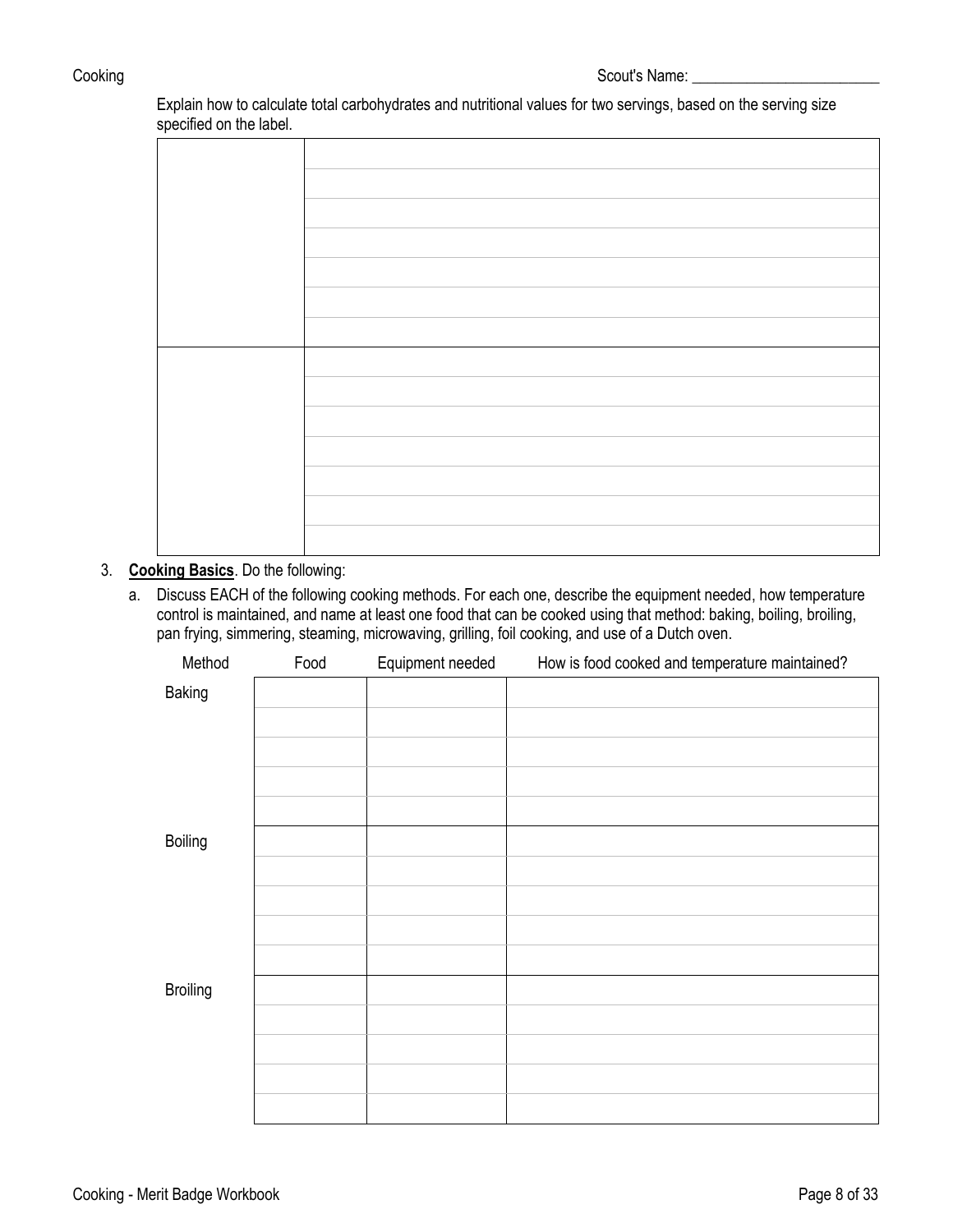| Cooking |                        |  |  |  |
|---------|------------------------|--|--|--|
|         | Pan frying             |  |  |  |
|         |                        |  |  |  |
|         |                        |  |  |  |
|         |                        |  |  |  |
|         |                        |  |  |  |
|         | Simmering              |  |  |  |
|         |                        |  |  |  |
|         |                        |  |  |  |
|         |                        |  |  |  |
|         |                        |  |  |  |
|         | Steaming               |  |  |  |
|         |                        |  |  |  |
|         |                        |  |  |  |
|         |                        |  |  |  |
|         |                        |  |  |  |
|         | Microwaving            |  |  |  |
|         |                        |  |  |  |
|         |                        |  |  |  |
|         |                        |  |  |  |
|         |                        |  |  |  |
|         | Grilling               |  |  |  |
|         |                        |  |  |  |
|         |                        |  |  |  |
|         |                        |  |  |  |
|         |                        |  |  |  |
|         | Foil cooking           |  |  |  |
|         |                        |  |  |  |
|         |                        |  |  |  |
|         |                        |  |  |  |
|         |                        |  |  |  |
|         | Use of a<br>Dutch oven |  |  |  |
|         |                        |  |  |  |
|         |                        |  |  |  |
|         |                        |  |  |  |
|         |                        |  |  |  |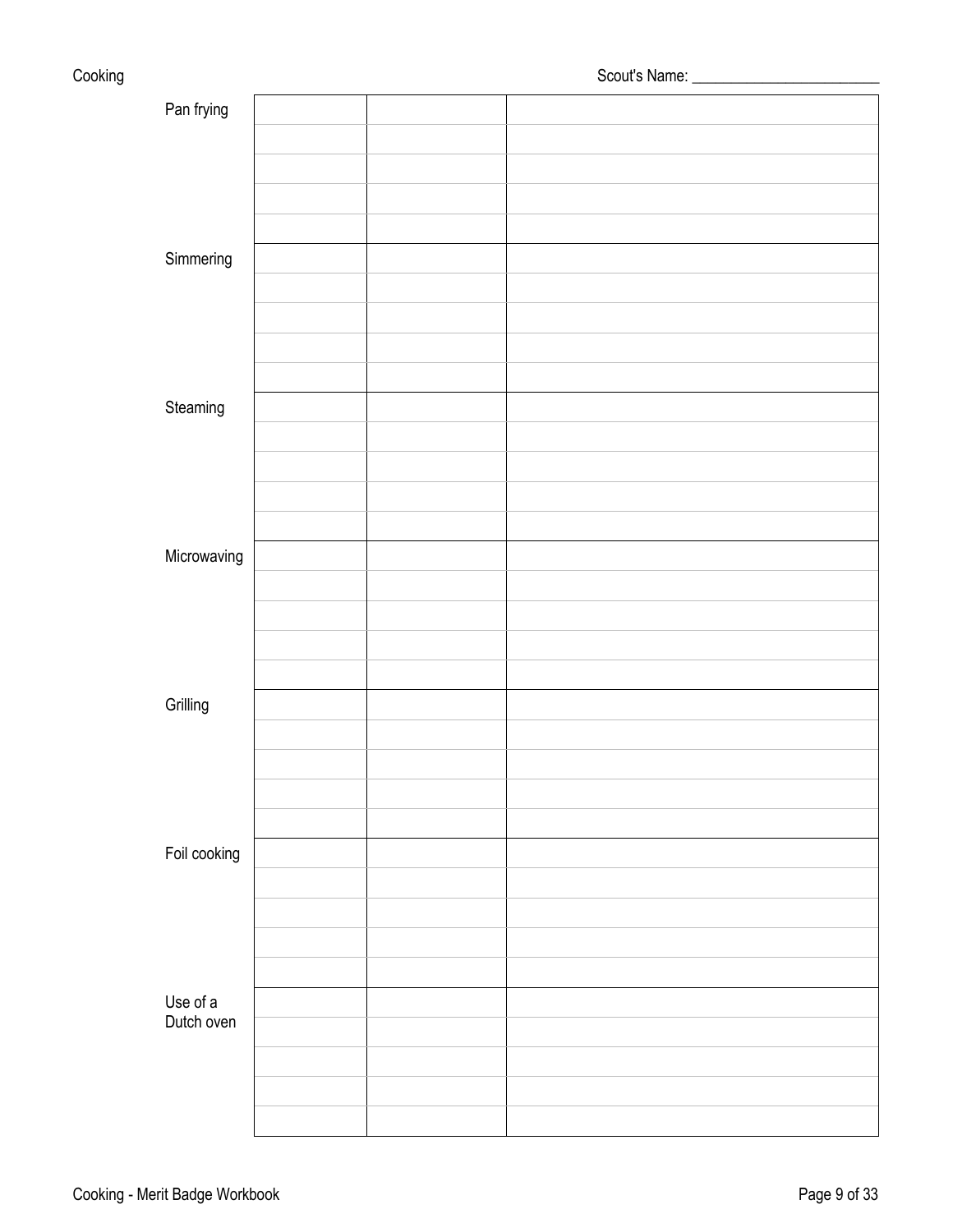b. Discuss the benefits of using a camp stove on an outing vs. a charcoal or wood fire.

c. Describe for your counselor how to manage your time when preparing a meal so components for each course are ready to serve at the correct time.

**Note: The meals prepared for Cooking merit badge requirements 4, 5, and 6 will count only toward fulfilling those requirements and will not count toward rank advancement. Meals prepared for rank advancement may not count toward the Cooking merit badge. You must not repeat any menus for meals actually prepared or cooked in requirements 4, 5, and 6.**

4. **Cooking at home.** Using the MyPlate food guide or the current USDA nutrition model, plan menus for three full days of meals (three breakfasts, three lunches, and three dinners) plus one dessert. Your menus should include enough to feed yourself and at least one adult, keeping in mind any special needs (such as food allergies and how you keep your foods safe and free from cross-contamination. List the equipment and utensils needed to prepare and serve these meals.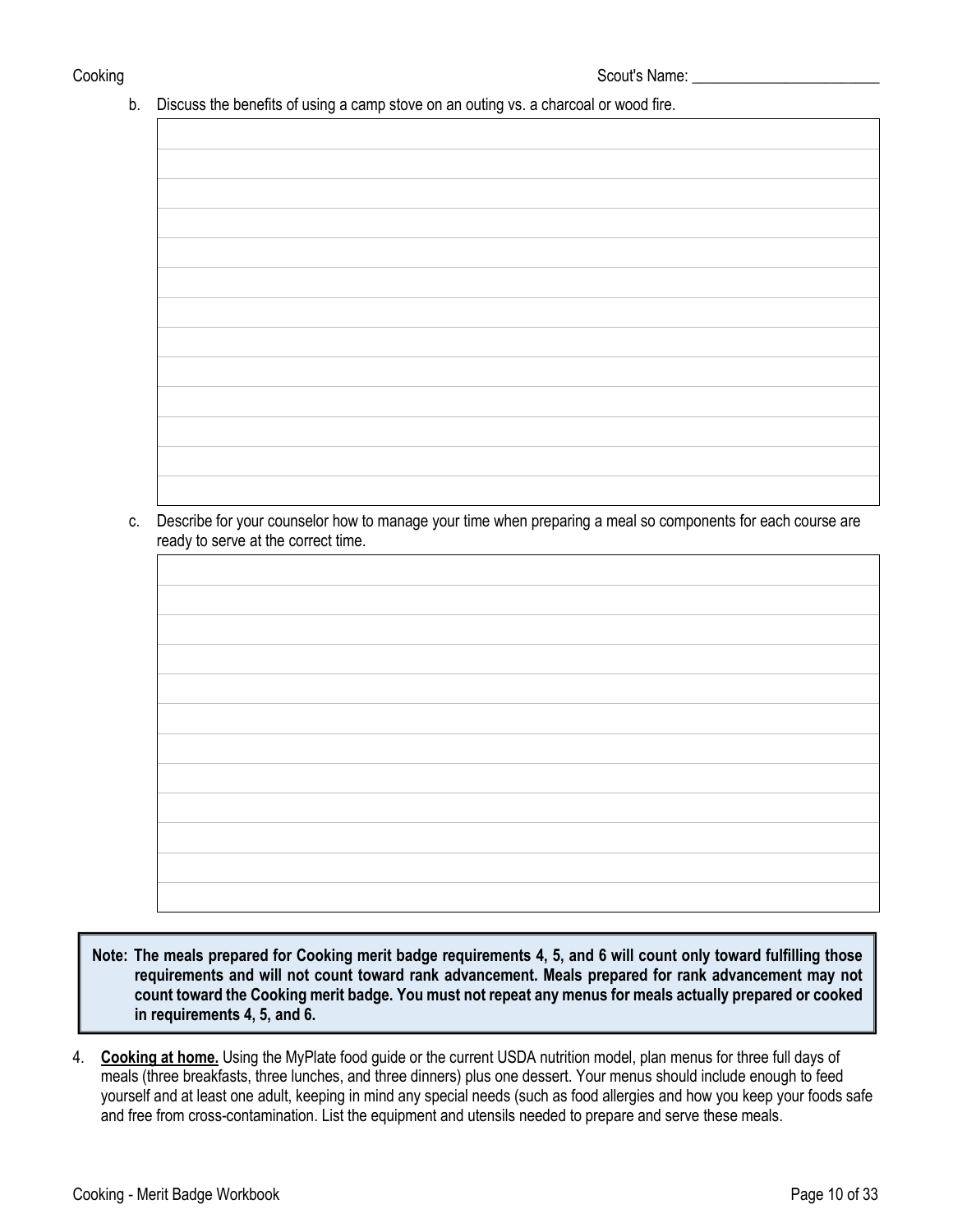| Cooking | Scout's Name: |
|---------|---------------|
|         |               |

| Day 1            |            | Menu | Quantity | Calories | Equipment | Utensils |
|------------------|------------|------|----------|----------|-----------|----------|
| <b>BREAKFAST</b> | Fruits     |      |          |          |           |          |
|                  | Vegetables |      |          |          |           |          |
|                  | Grains     |      |          |          |           |          |
|                  | Proteins   |      |          |          |           |          |
|                  | Dairy      |      |          |          |           |          |
|                  |            |      |          |          |           |          |
|                  |            |      |          |          |           |          |
|                  |            |      |          |          |           |          |
| LUNCH            | Fruits     |      |          |          |           |          |
|                  | Vegetables |      |          |          |           |          |
|                  | Grains     |      |          |          |           |          |
|                  | Proteins   |      |          |          |           |          |
|                  | Dairy      |      |          |          |           |          |
|                  |            |      |          |          |           |          |
|                  |            |      |          |          |           |          |
|                  |            |      |          |          |           |          |
|                  |            |      |          |          |           |          |
| <b>DINNER</b>    | Fruits     |      |          |          |           |          |
|                  | Vegetables |      |          |          |           |          |
|                  | Grains     |      |          |          |           |          |
|                  | Proteins   |      |          |          |           |          |
|                  | Dairy      |      |          |          |           |          |
|                  |            |      |          |          |           |          |
|                  |            |      |          |          |           |          |
|                  |            |      |          |          |           |          |
|                  |            |      |          |          |           |          |
|                  |            |      |          |          |           |          |
|                  |            |      |          |          |           |          |
|                  |            |      |          |          |           |          |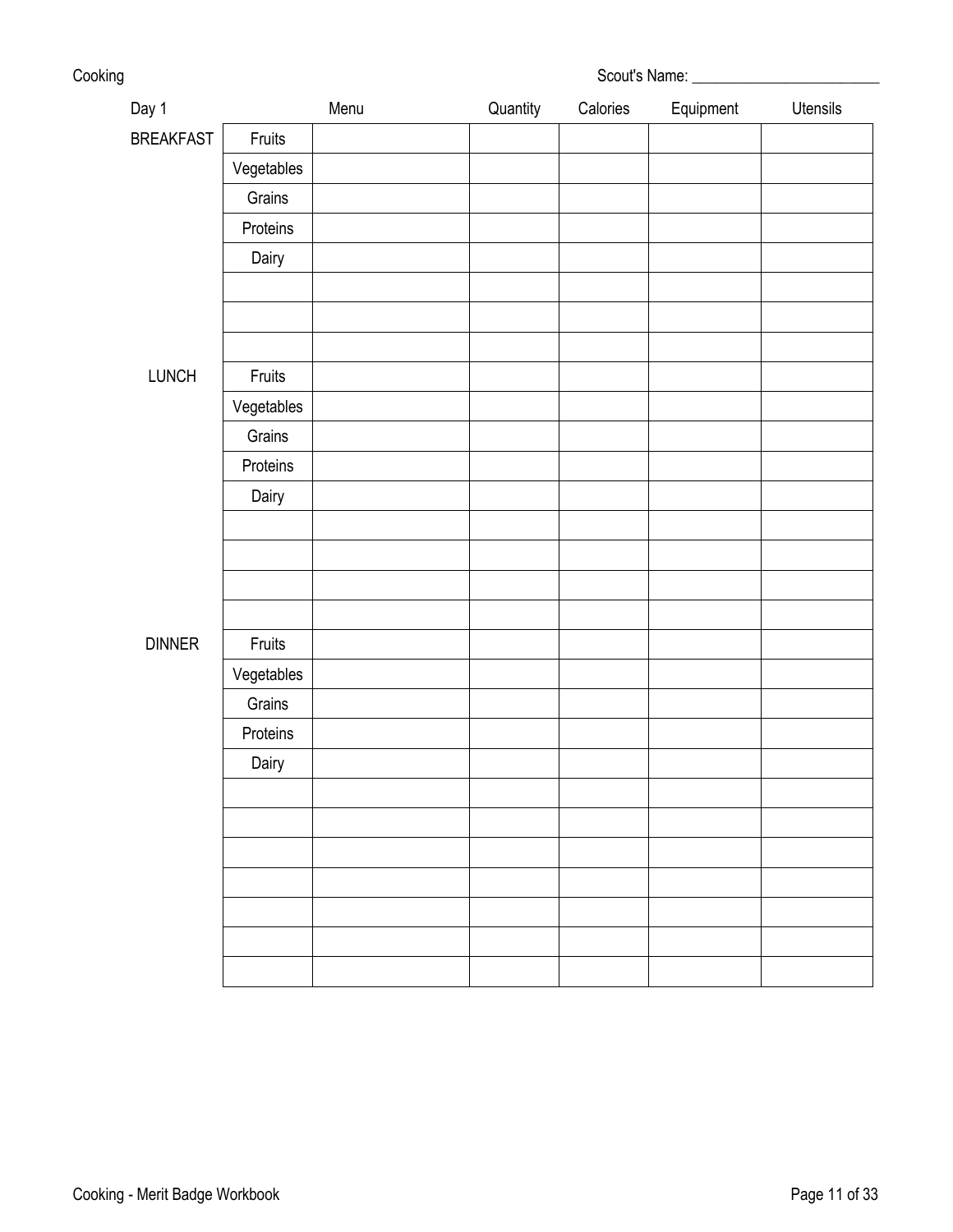| Cooking | Scout's Name: |
|---------|---------------|
|---------|---------------|

| Day 2            |            | Menu | Quantity | Calories | Equipment | Utensils |
|------------------|------------|------|----------|----------|-----------|----------|
| <b>BREAKFAST</b> | Fruits     |      |          |          |           |          |
|                  | Vegetables |      |          |          |           |          |
|                  | Grains     |      |          |          |           |          |
|                  | Proteins   |      |          |          |           |          |
|                  | Dairy      |      |          |          |           |          |
|                  |            |      |          |          |           |          |
|                  |            |      |          |          |           |          |
|                  |            |      |          |          |           |          |
| LUNCH            | Fruits     |      |          |          |           |          |
|                  | Vegetables |      |          |          |           |          |
|                  | Grains     |      |          |          |           |          |
|                  | Proteins   |      |          |          |           |          |
|                  | Dairy      |      |          |          |           |          |
|                  |            |      |          |          |           |          |
|                  |            |      |          |          |           |          |
|                  |            |      |          |          |           |          |
|                  |            |      |          |          |           |          |
| <b>DINNER</b>    | Fruits     |      |          |          |           |          |
|                  | Vegetables |      |          |          |           |          |
|                  | Grains     |      |          |          |           |          |
|                  | Proteins   |      |          |          |           |          |
|                  | Dairy      |      |          |          |           |          |
|                  |            |      |          |          |           |          |
|                  |            |      |          |          |           |          |
|                  |            |      |          |          |           |          |
|                  |            |      |          |          |           |          |
|                  |            |      |          |          |           |          |
|                  |            |      |          |          |           |          |
|                  |            |      |          |          |           |          |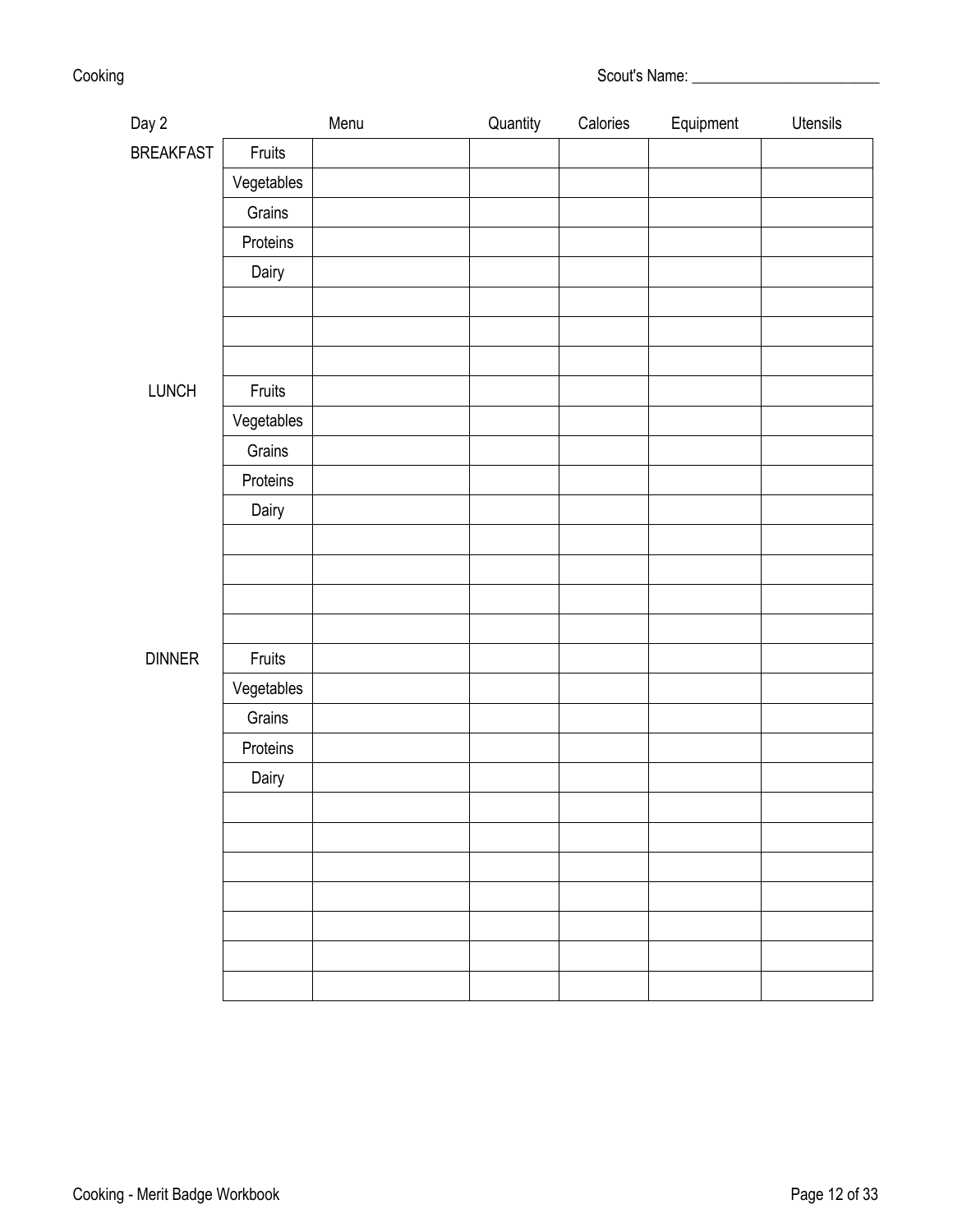| Cooking | Scout's Name: |
|---------|---------------|
|---------|---------------|

| Day 3            |            | Menu | Quantity | Calories | Equipment | Utensils |
|------------------|------------|------|----------|----------|-----------|----------|
| <b>BREAKFAST</b> | Fruits     |      |          |          |           |          |
|                  | Vegetables |      |          |          |           |          |
|                  | Grains     |      |          |          |           |          |
|                  | Proteins   |      |          |          |           |          |
|                  | Dairy      |      |          |          |           |          |
|                  |            |      |          |          |           |          |
|                  |            |      |          |          |           |          |
|                  |            |      |          |          |           |          |
| LUNCH            | Fruits     |      |          |          |           |          |
|                  | Vegetables |      |          |          |           |          |
|                  | Grains     |      |          |          |           |          |
|                  | Proteins   |      |          |          |           |          |
|                  | Dairy      |      |          |          |           |          |
|                  |            |      |          |          |           |          |
|                  |            |      |          |          |           |          |
|                  |            |      |          |          |           |          |
|                  |            |      |          |          |           |          |
| <b>DINNER</b>    | Fruits     |      |          |          |           |          |
|                  | Vegetables |      |          |          |           |          |
|                  | Grains     |      |          |          |           |          |
|                  | Proteins   |      |          |          |           |          |
|                  | Dairy      |      |          |          |           |          |
|                  |            |      |          |          |           |          |
|                  |            |      |          |          |           |          |
|                  |            |      |          |          |           |          |
|                  |            |      |          |          |           |          |
|                  |            |      |          |          |           |          |
|                  |            |      |          |          |           |          |
|                  |            |      |          |          |           |          |
| <b>DESSERT</b>   |            |      |          |          |           |          |
|                  |            |      |          |          |           |          |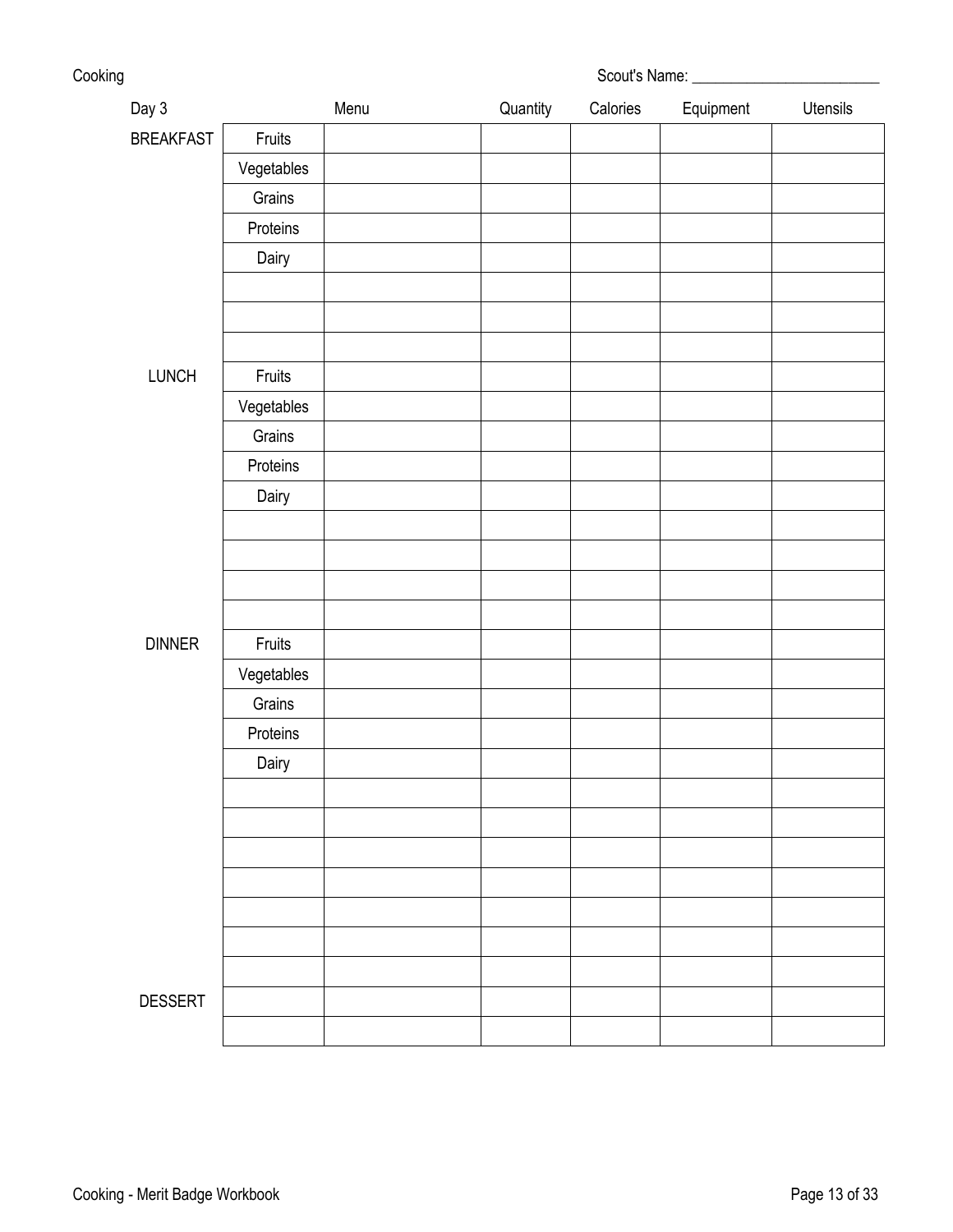Then do the following:

Breakfast 1

a. Create a shopping list for your meals showing the amount of food needed to prepare and serve each meal, and the cost for each meal.

| .         |                        |          |      |
|-----------|------------------------|----------|------|
| Menu Item | Components to purchase | Quantity | Cost |
|           |                        |          |      |
|           |                        |          |      |
|           |                        |          |      |
|           |                        |          |      |
|           |                        |          |      |
|           |                        |          |      |
|           |                        |          |      |
|           |                        |          |      |
|           |                        | .        |      |

Breakfast 1 Total Cost

## Breakfast 2

| Menu Item | Components to purchase | Quantity                      | Cost |
|-----------|------------------------|-------------------------------|------|
|           |                        |                               |      |
|           |                        |                               |      |
|           |                        |                               |      |
|           |                        |                               |      |
|           |                        |                               |      |
|           |                        |                               |      |
|           |                        |                               |      |
|           |                        |                               |      |
|           |                        | <b>Breakfast 2 Total Cost</b> |      |

## Breakfast 3

| Menu Item | Components to purchase | Quantity | Cost |
|-----------|------------------------|----------|------|
|           |                        |          |      |
|           |                        |          |      |
|           |                        |          |      |
|           |                        |          |      |
|           |                        |          |      |
|           |                        |          |      |
|           |                        |          |      |
|           |                        |          |      |
|           |                        |          |      |

Breakfast 3Total Cost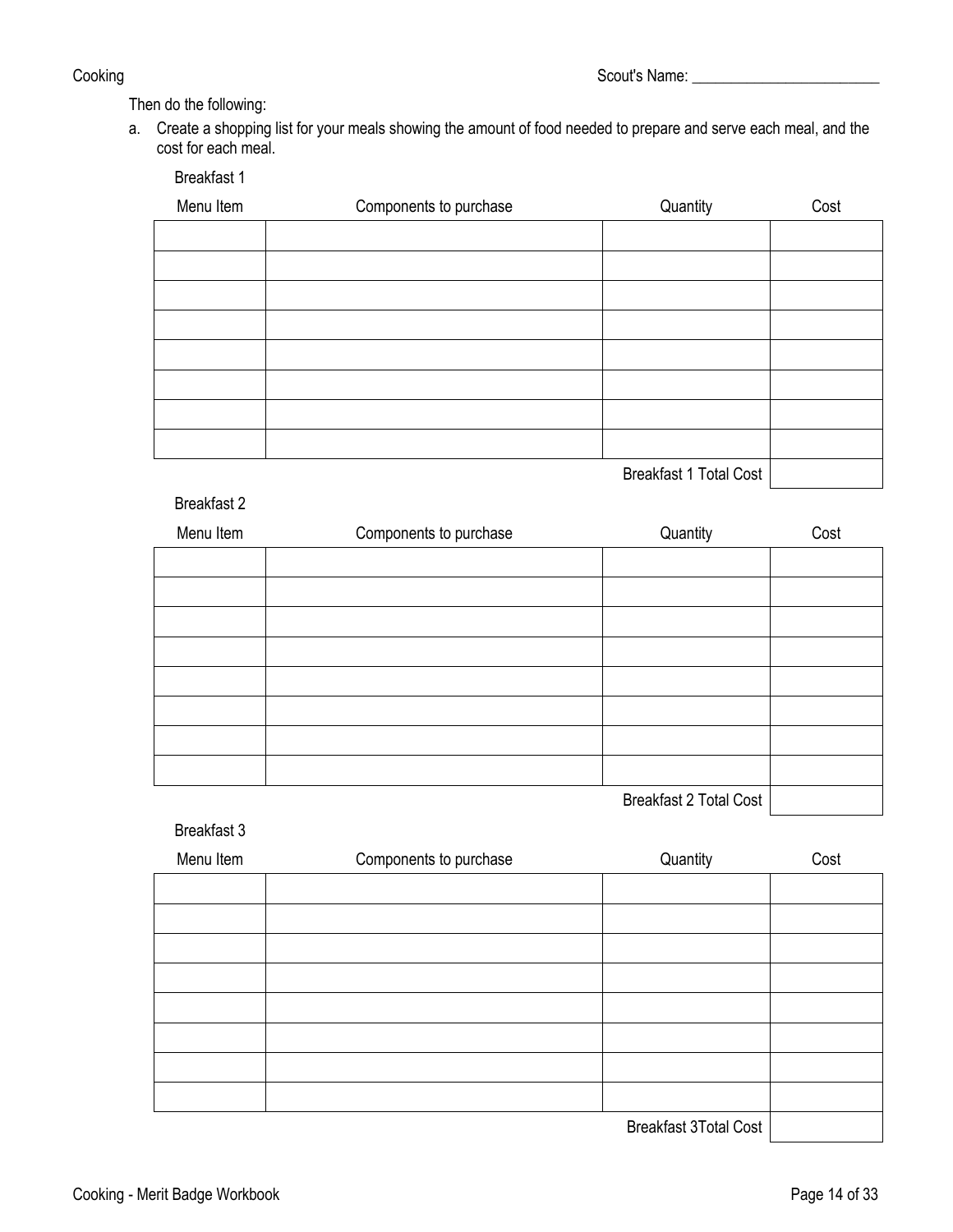Cooking Cooking Cooking Cooking Cooking Cooking Cooking Cooking Cooking Cooking Cooking Cooking Cooking Cooking Cooking Cooking Cooking Cooking Cooking Cooking Cooking Cooking Cooking Cooking Cooking Cooking Cooking Cookin

| Menu Item | Components to purchase | Quantity                                                                                          | Cost |
|-----------|------------------------|---------------------------------------------------------------------------------------------------|------|
|           |                        |                                                                                                   |      |
|           |                        |                                                                                                   |      |
|           |                        |                                                                                                   |      |
|           |                        |                                                                                                   |      |
|           |                        |                                                                                                   |      |
|           |                        |                                                                                                   |      |
|           |                        |                                                                                                   |      |
|           |                        |                                                                                                   |      |
|           |                        | $\mathbf{1}$ and $\mathbf{1}$ and $\mathbf{1}$ and $\mathbf{1}$ and $\mathbf{1}$ and $\mathbf{1}$ |      |

Lunch 1 Total Cost | **Container 1** 

| Lunch <sub>2</sub> |                        |                    |      |
|--------------------|------------------------|--------------------|------|
| Menu Item          | Components to purchase | Quantity           | Cost |
|                    |                        |                    |      |
|                    |                        |                    |      |
|                    |                        |                    |      |
|                    |                        |                    |      |
|                    |                        |                    |      |
|                    |                        |                    |      |
|                    |                        |                    |      |
|                    |                        |                    |      |
|                    |                        | Lunch 2 Total Cost |      |

Lunch 3

| Menu Item | Components to purchase | Quantity                                                                                                                                                                                                                                                                                                                                                                             | Cost |
|-----------|------------------------|--------------------------------------------------------------------------------------------------------------------------------------------------------------------------------------------------------------------------------------------------------------------------------------------------------------------------------------------------------------------------------------|------|
|           |                        |                                                                                                                                                                                                                                                                                                                                                                                      |      |
|           |                        |                                                                                                                                                                                                                                                                                                                                                                                      |      |
|           |                        |                                                                                                                                                                                                                                                                                                                                                                                      |      |
|           |                        |                                                                                                                                                                                                                                                                                                                                                                                      |      |
|           |                        |                                                                                                                                                                                                                                                                                                                                                                                      |      |
|           |                        |                                                                                                                                                                                                                                                                                                                                                                                      |      |
|           |                        |                                                                                                                                                                                                                                                                                                                                                                                      |      |
|           |                        |                                                                                                                                                                                                                                                                                                                                                                                      |      |
|           |                        | $\overline{1}$ $\overline{1}$ $\overline{2}$ $\overline{1}$ $\overline{1}$ $\overline{1}$ $\overline{1}$ $\overline{1}$ $\overline{1}$ $\overline{1}$ $\overline{1}$ $\overline{1}$ $\overline{1}$ $\overline{1}$ $\overline{1}$ $\overline{1}$ $\overline{1}$ $\overline{1}$ $\overline{1}$ $\overline{1}$ $\overline{1}$ $\overline{1}$ $\overline{1}$ $\overline{1}$ $\overline{$ |      |

Lunch 3 Total Cost |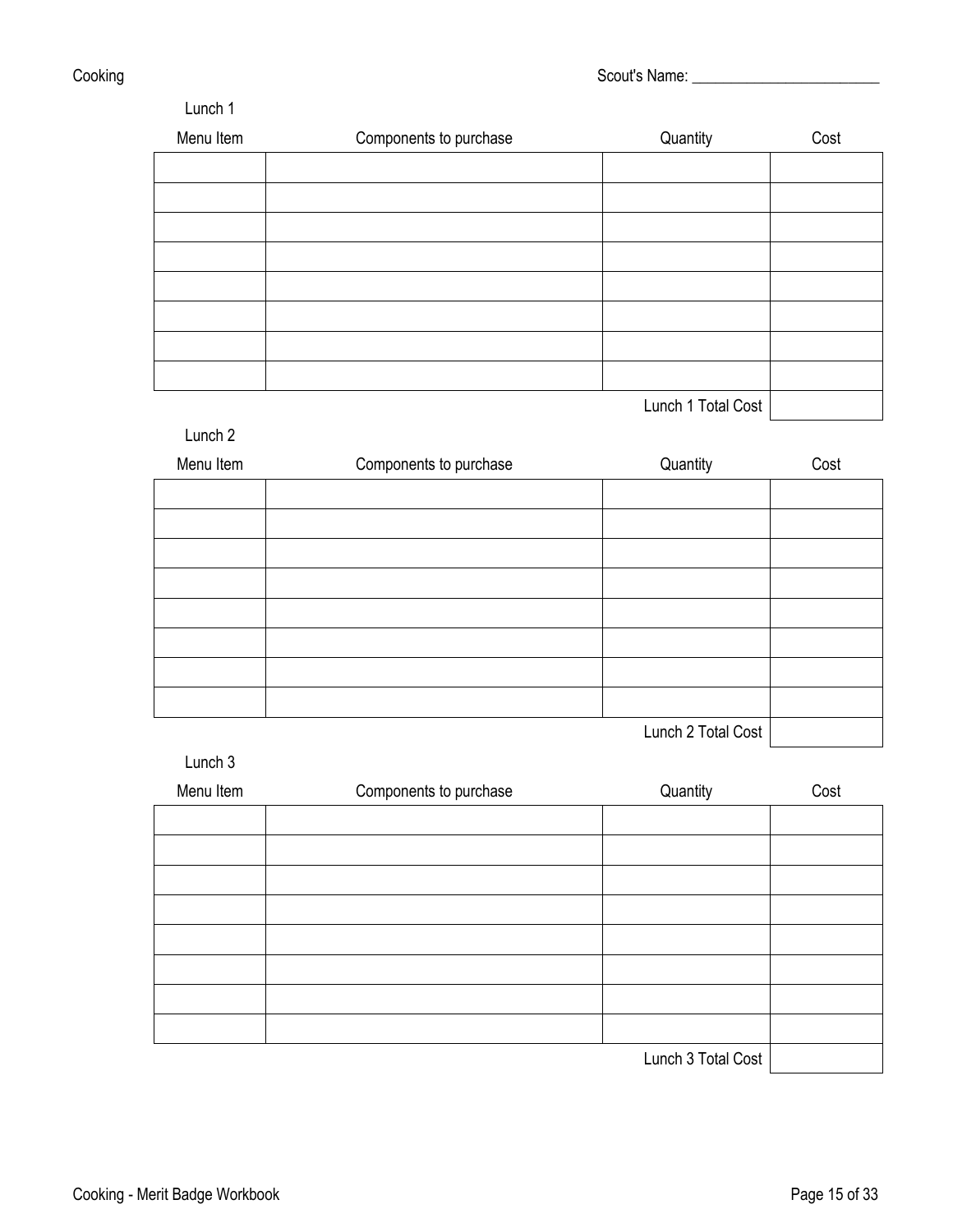| Dinner 1  |                        |                     |      |
|-----------|------------------------|---------------------|------|
| Menu Item | Components to purchase | Quantity            | Cost |
|           |                        |                     |      |
|           |                        |                     |      |
|           |                        |                     |      |
|           |                        |                     |      |
|           |                        |                     |      |
|           |                        |                     |      |
|           |                        |                     |      |
|           |                        |                     |      |
|           |                        |                     |      |
|           |                        |                     |      |
|           |                        |                     |      |
|           |                        |                     |      |
|           |                        |                     |      |
|           |                        |                     |      |
|           |                        | Dinner 1 Total Cost |      |

Dinner 2

| Menu Item | Components to purchase | Quantity            | Cost |
|-----------|------------------------|---------------------|------|
|           |                        |                     |      |
|           |                        |                     |      |
|           |                        |                     |      |
|           |                        |                     |      |
|           |                        |                     |      |
|           |                        |                     |      |
|           |                        |                     |      |
|           |                        |                     |      |
|           |                        |                     |      |
|           |                        |                     |      |
|           |                        |                     |      |
|           |                        |                     |      |
|           |                        |                     |      |
|           |                        |                     |      |
|           |                        |                     |      |
|           |                        | Dinner 2 Total Cost |      |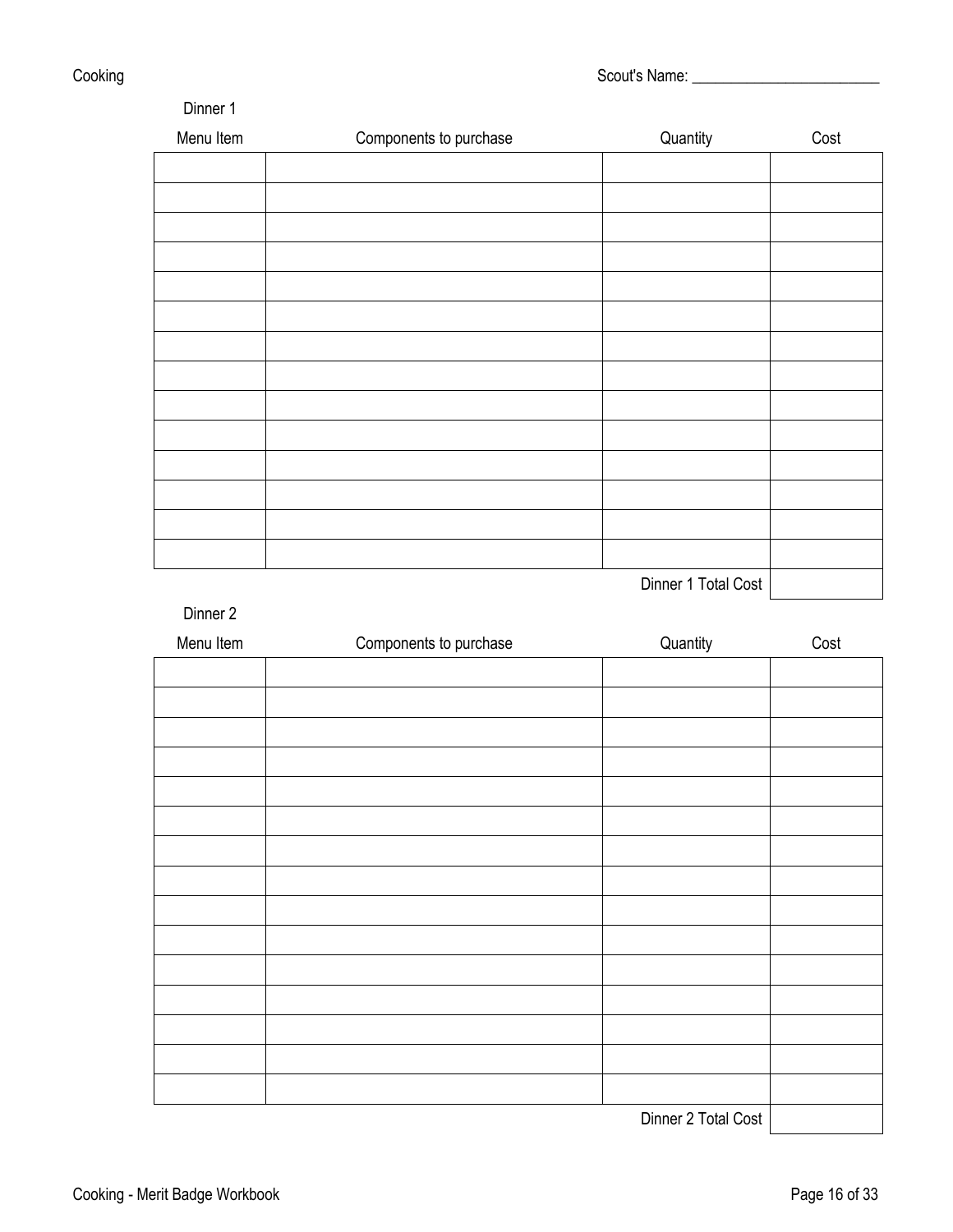example of the state of the state of the Scout's Name: the Scout's Name: the Scout's Name: the Scout's Name: the Scout's Name: the Scout's Name: the Scout's Name: the Scout's Name: the Scout's Name: the Scout's Name: the S

| Menu Item | Components to purchase                                                  | Quantity            | Cost |
|-----------|-------------------------------------------------------------------------|---------------------|------|
|           |                                                                         |                     |      |
|           |                                                                         |                     |      |
|           |                                                                         |                     |      |
|           |                                                                         |                     |      |
|           |                                                                         |                     |      |
|           |                                                                         |                     |      |
|           |                                                                         |                     |      |
|           |                                                                         |                     |      |
|           |                                                                         |                     |      |
|           |                                                                         |                     |      |
|           |                                                                         |                     |      |
|           |                                                                         |                     |      |
|           |                                                                         |                     |      |
|           |                                                                         |                     |      |
|           |                                                                         |                     |      |
|           |                                                                         |                     |      |
|           |                                                                         |                     |      |
|           |                                                                         |                     |      |
|           |                                                                         | Dinner 3 Total Cost |      |
| Dessert   |                                                                         |                     |      |
|           |                                                                         |                     |      |
| Menu Item | Components to purchase                                                  | Quantity            | Cost |
|           |                                                                         |                     |      |
|           |                                                                         |                     |      |
|           |                                                                         |                     |      |
|           |                                                                         |                     |      |
|           |                                                                         |                     |      |
|           |                                                                         |                     |      |
|           |                                                                         |                     |      |
|           |                                                                         | Dessert Total Cost  |      |
|           |                                                                         |                     |      |
|           | Share and discuss your meal plan and shopping list with your counselor. |                     |      |
|           |                                                                         |                     |      |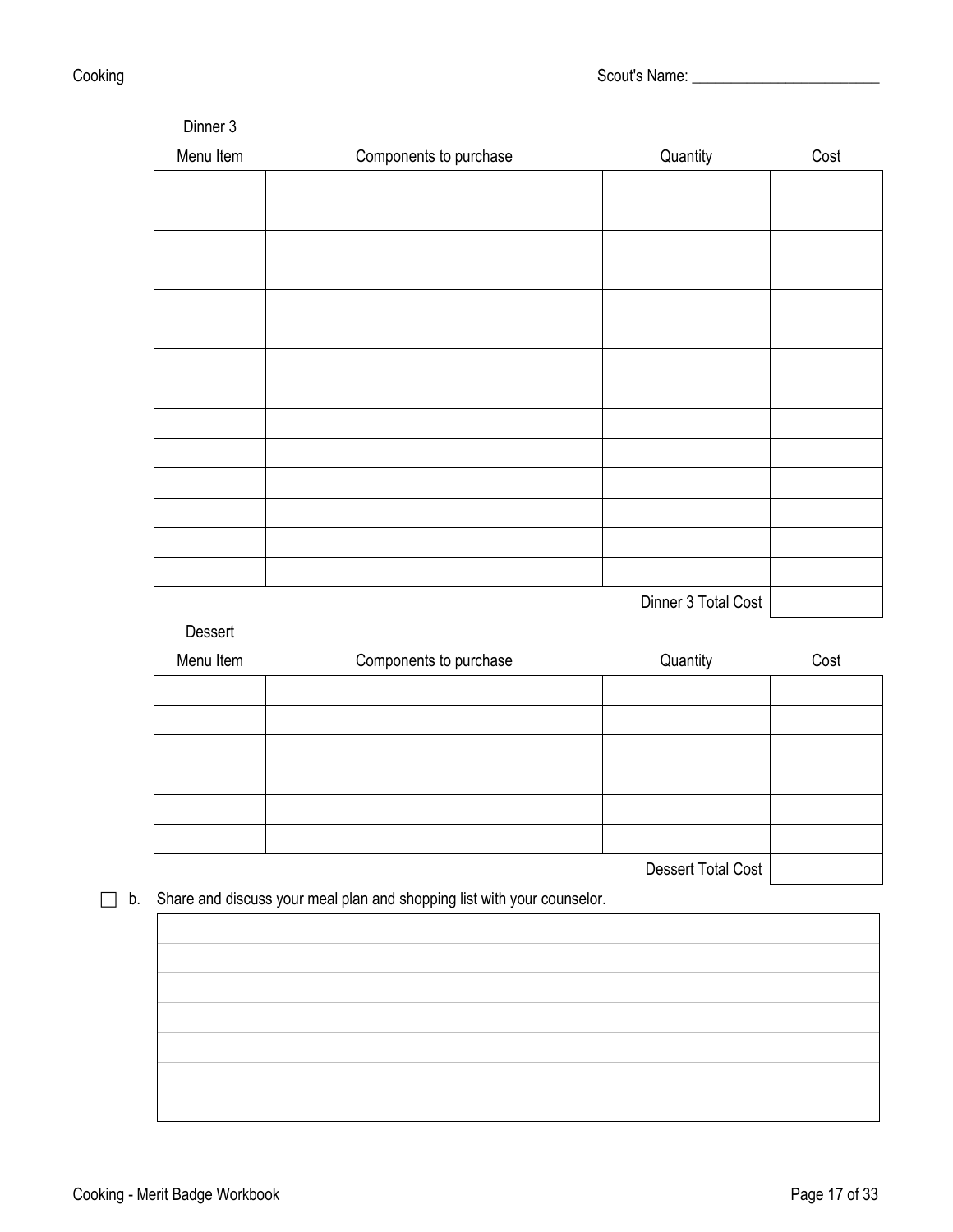$\Box$  c. Using at least five of the 10 cooking methods from requirement 3, prepare and serve yourself and at least one adult (parent, family member, guardian, or other responsible adult) one breakfast, one lunch, one dinner, and one dessert from the meals you planned.\*

Cooking methods used:

|         | COOKING INGLIOUS USED.  |                                                                                       |                 |                                                                                                                    |            |
|---------|-------------------------|---------------------------------------------------------------------------------------|-----------------|--------------------------------------------------------------------------------------------------------------------|------------|
|         | <b>Baking</b>           | <b>Boiling</b>                                                                        | <b>Broiling</b> | Pan frying                                                                                                         | Simmering  |
|         | Steaming                | Microwaving                                                                           | Grilling        | Foil Cooking                                                                                                       | Dutch oven |
| d.      |                         |                                                                                       |                 | Time your cooking to have each meal ready to serve at the proper time. Have an adult verify the preparation of the |            |
|         | meal to your counselor. |                                                                                       |                 |                                                                                                                    |            |
|         |                         |                                                                                       |                 | Breakfast No. _______ Date: ___________________________Adult's verification: _________________________________     |            |
|         |                         |                                                                                       |                 |                                                                                                                    |            |
|         |                         |                                                                                       |                 |                                                                                                                    |            |
|         |                         |                                                                                       |                 | Dessert_____________Date:____________________________Adult's verification: _________________________               |            |
| $e_{i}$ |                         |                                                                                       |                 | After each meal, ask a person you served to evaluate the meal on presentation and taste, then evaluate your own    |            |
|         |                         | enhanced your meals. Tell how planning and preparation help ensure a successful meal. |                 | meal. Discuss what you learned with your counselor, including any adjustments that could have improved or          |            |
|         |                         |                                                                                       |                 |                                                                                                                    |            |
|         |                         |                                                                                       |                 |                                                                                                                    |            |
|         |                         |                                                                                       |                 |                                                                                                                    |            |
|         |                         |                                                                                       |                 |                                                                                                                    |            |
|         |                         |                                                                                       |                 |                                                                                                                    |            |
|         |                         |                                                                                       |                 |                                                                                                                    |            |
|         |                         |                                                                                       |                 |                                                                                                                    |            |
|         |                         |                                                                                       |                 |                                                                                                                    |            |
|         |                         |                                                                                       |                 |                                                                                                                    |            |
|         |                         |                                                                                       |                 |                                                                                                                    |            |
|         |                         |                                                                                       |                 |                                                                                                                    |            |
|         |                         |                                                                                       |                 |                                                                                                                    |            |
|         |                         |                                                                                       |                 |                                                                                                                    |            |
|         |                         |                                                                                       |                 |                                                                                                                    |            |
|         |                         |                                                                                       |                 |                                                                                                                    |            |

**\*The meals for requirement 4 may be prepared on different days, and they need not be prepared consecutively. The requirement calls for Scouts to plan, prepare, and serve one breakfast, one lunch, one dinner, and one dessert to at least one adult; those served need not be the same for all meals.**

- 5. **Camp Cooking**. Do the following.
	- a. Using the MyPlate food guide or the current USDA nutrition model, plan five meals for your patrol or a similar size group of up to eight youth, including you) for a camping trip Your menus should include enough food for each person, keeping in mind any special needs (such as food allergies) and how you keep your foods safe and free from cross-contamination. These five meals must include at least one breakfast, one lunch, one dinner, AND at least one snack OR one dessert. List the equipment and utensils needed to prepare and serve these meals.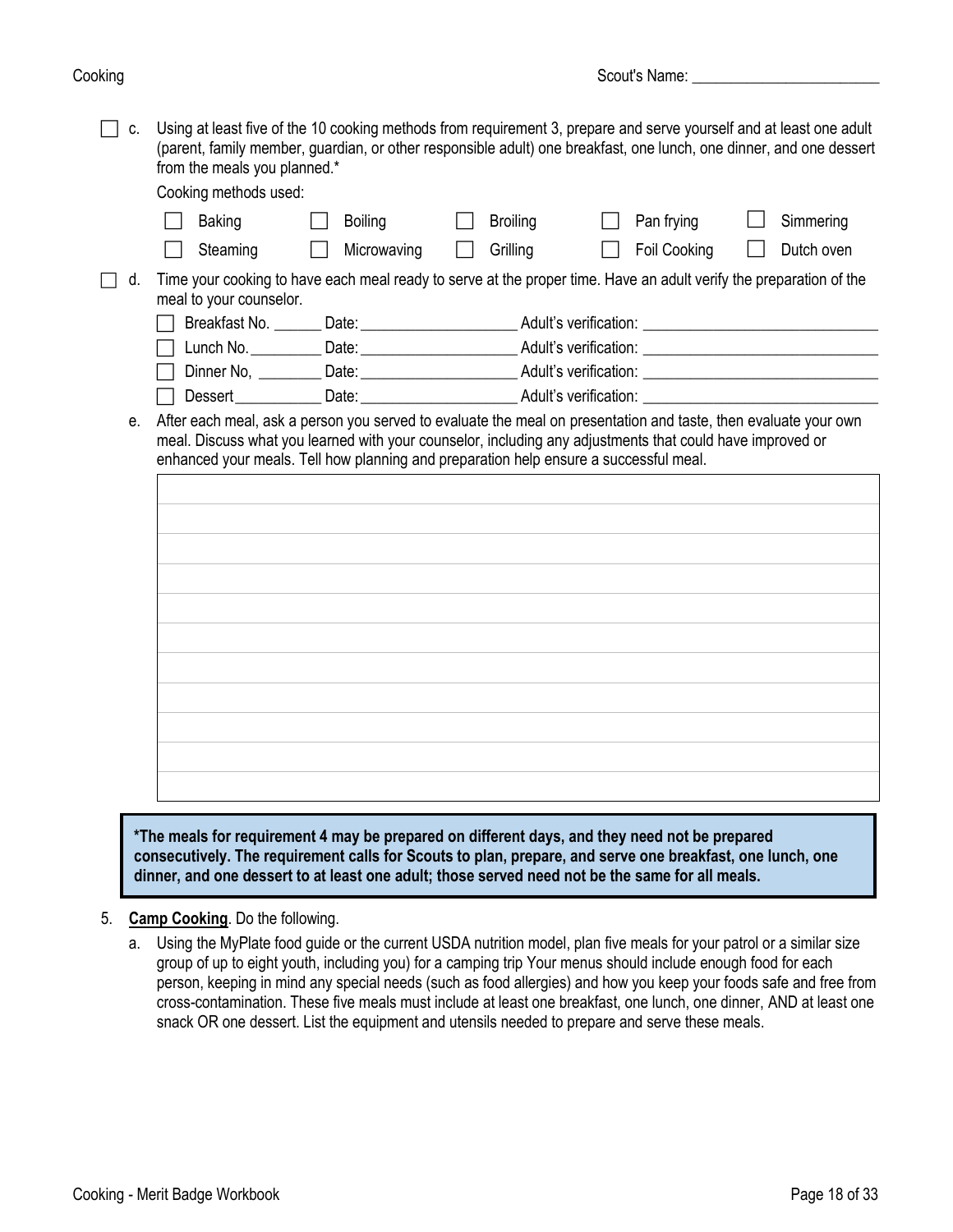| Scout's Name: |
|---------------|
|               |

|                  | Menu       | Quantity | Calories | Equipment | Utensils |
|------------------|------------|----------|----------|-----------|----------|
| Meal 1           | Fruits     |          |          |           |          |
| <b>Breakfast</b> | Vegetables |          |          |           |          |
|                  | Grains     |          |          |           |          |
|                  | Proteins   |          |          |           |          |
|                  | Dairy      |          |          |           |          |
|                  |            |          |          |           |          |
|                  |            |          |          |           |          |
|                  |            |          |          |           |          |
|                  |            |          |          |           |          |
|                  |            |          |          |           |          |
|                  |            |          |          |           |          |
|                  |            |          |          |           |          |
|                  |            |          |          |           |          |
|                  |            |          |          |           |          |
| Meal 2           | Fruits     |          |          |           |          |
| Lunch            | Vegetables |          |          |           |          |
|                  | Grains     |          |          |           |          |
|                  | Proteins   |          |          |           |          |
|                  | Dairy      |          |          |           |          |
|                  |            |          |          |           |          |
|                  |            |          |          |           |          |
|                  |            |          |          |           |          |
|                  |            |          |          |           |          |
|                  |            |          |          |           |          |
|                  |            |          |          |           |          |
|                  |            |          |          |           |          |
|                  |            |          |          |           |          |
|                  |            |          |          |           |          |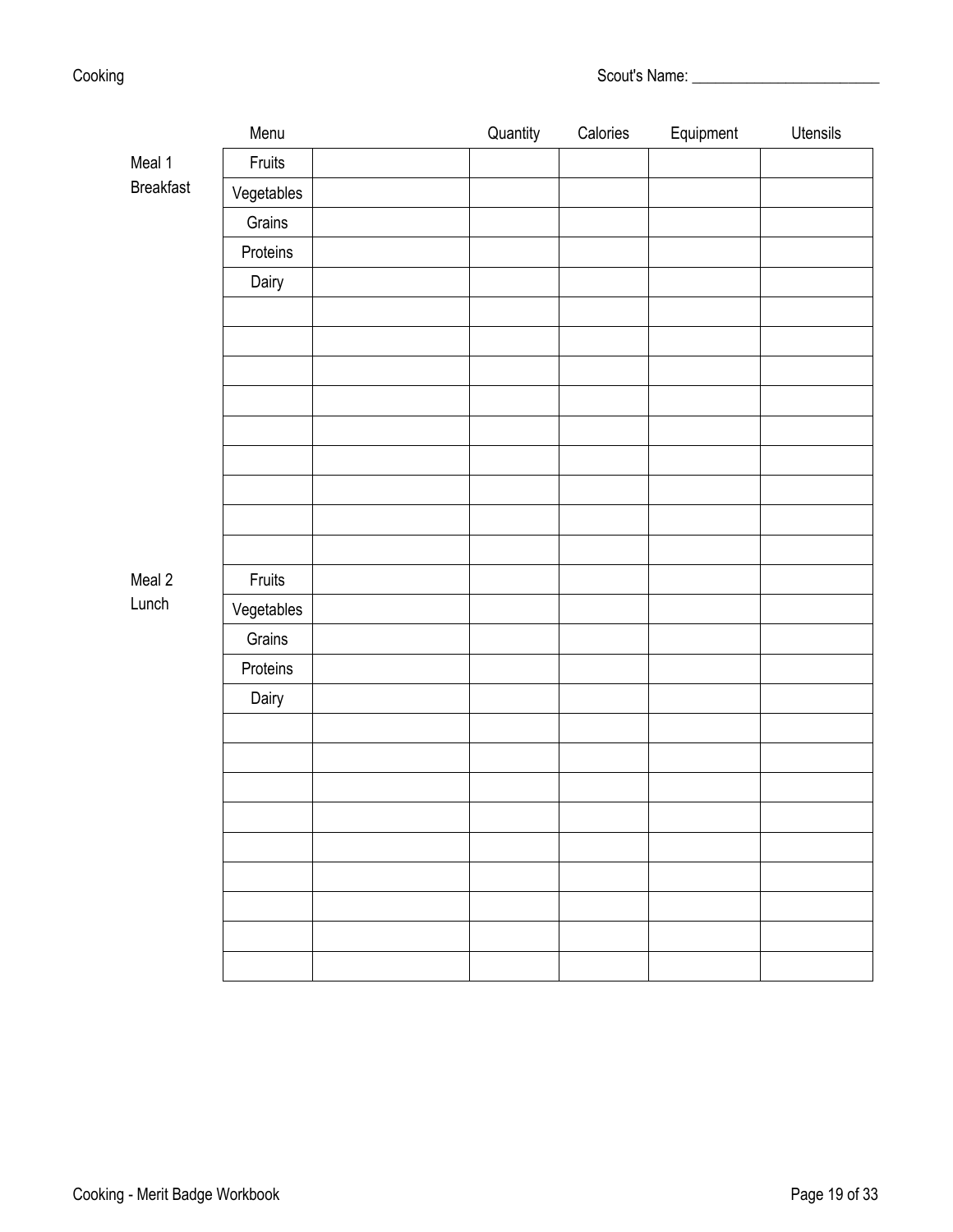| Cooking |            | Scout's Name: ________ |          |           |                 |
|---------|------------|------------------------|----------|-----------|-----------------|
|         | Menu       | Quantity               | Calories | Equipment | <b>Utensils</b> |
| Meal 3  | Fruits     |                        |          |           |                 |
| Dinner  | Vegetables |                        |          |           |                 |
|         | Grains     |                        |          |           |                 |
|         | Proteins   |                        |          |           |                 |
|         | Dairy      |                        |          |           |                 |
|         |            |                        |          |           |                 |
|         |            |                        |          |           |                 |
|         |            |                        |          |           |                 |
|         |            |                        |          |           |                 |
|         |            |                        |          |           |                 |
|         |            |                        |          |           |                 |
|         |            |                        |          |           |                 |

Meal 4

Choose:

 Snack or **□** Dessert

|            | Fruits     |  |  |  |
|------------|------------|--|--|--|
|            | Vegetables |  |  |  |
| $\circ$ or | Grains     |  |  |  |
| ert        | Proteins   |  |  |  |
|            | Dairy      |  |  |  |
|            |            |  |  |  |
|            |            |  |  |  |
|            |            |  |  |  |
|            |            |  |  |  |
|            |            |  |  |  |
|            |            |  |  |  |
|            |            |  |  |  |
|            |            |  |  |  |
|            |            |  |  |  |
|            |            |  |  |  |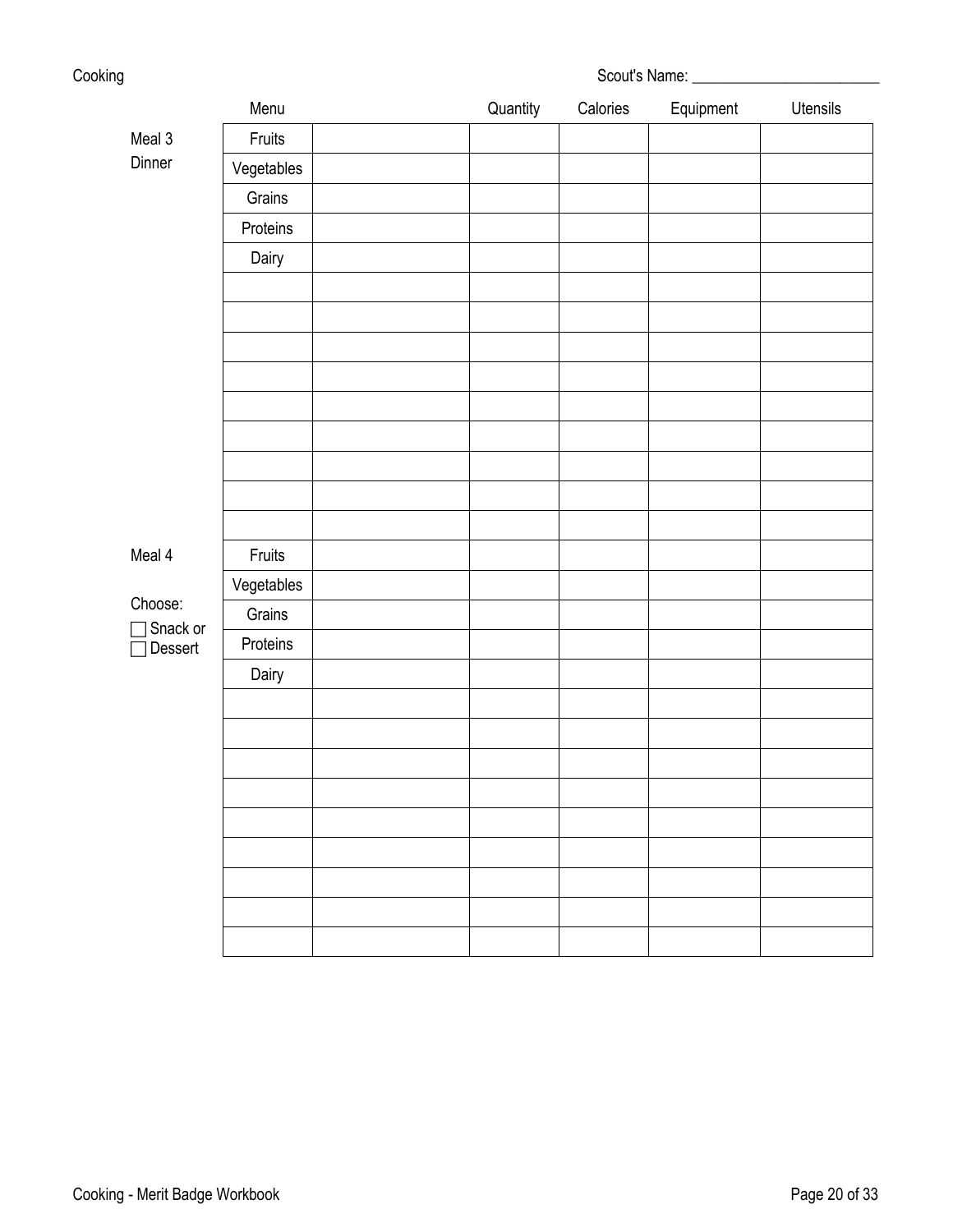| Cooking                     |            | Scout's Name: ___________ |          |           |          |  |
|-----------------------------|------------|---------------------------|----------|-----------|----------|--|
|                             | Menu       | Quantity                  | Calories | Equipment | Utensils |  |
| Meal 5                      | Fruits     |                           |          |           |          |  |
|                             | Vegetables |                           |          |           |          |  |
| Choose:<br><b>Breakfast</b> | Grains     |                           |          |           |          |  |
| Lunch                       | Proteins   |                           |          |           |          |  |
| <b>□</b> Dinner             | Dairy      |                           |          |           |          |  |
| Snack                       |            |                           |          |           |          |  |
| Dessert                     |            |                           |          |           |          |  |
|                             |            |                           |          |           |          |  |
|                             |            |                           |          |           |          |  |
|                             |            |                           |          |           |          |  |
|                             |            |                           |          |           |          |  |
|                             |            |                           |          |           |          |  |
|                             |            |                           |          |           |          |  |
|                             |            |                           |          |           |          |  |
|                             |            |                           |          |           |          |  |
|                             |            |                           |          |           |          |  |
|                             |            |                           |          |           |          |  |

Then do the following:

b. Create a shopping list for your meals showing the amount of food needed to prepare and serve each meal, and the cost for each meal.

Meal 1

| Menu Item | Components to purchase | Quantity          | Cost |
|-----------|------------------------|-------------------|------|
|           |                        |                   |      |
|           |                        |                   |      |
|           |                        |                   |      |
|           |                        |                   |      |
|           |                        |                   |      |
|           |                        |                   |      |
|           |                        |                   |      |
|           |                        |                   |      |
|           |                        |                   |      |
|           |                        |                   |      |
|           |                        |                   |      |
|           |                        | Meal 1 Total Cost |      |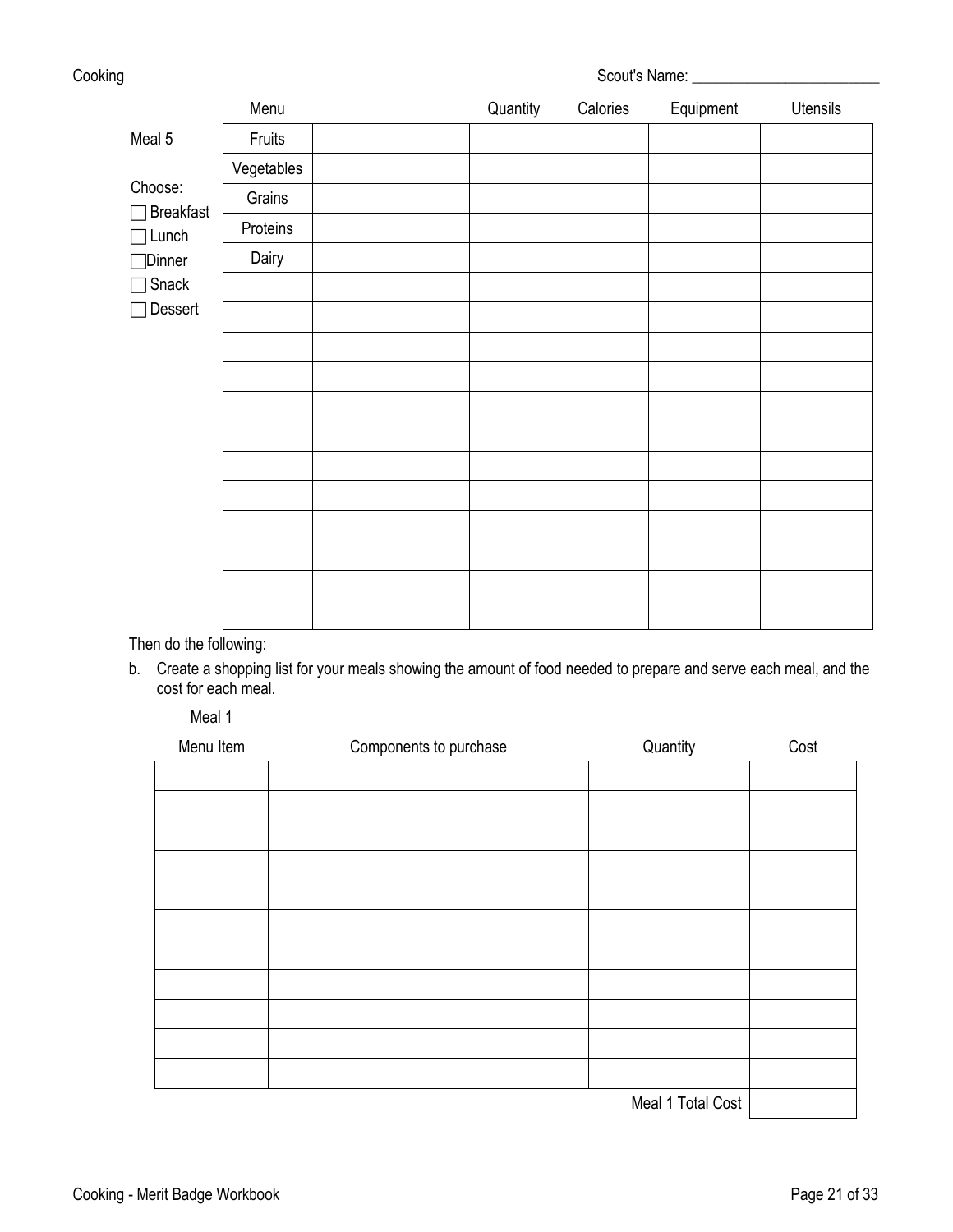| Meal 2    |                        |          |      |
|-----------|------------------------|----------|------|
| Menu Item | Components to purchase | Quantity | Cost |
|           |                        |          |      |
|           |                        |          |      |
|           |                        |          |      |
|           |                        |          |      |
|           |                        |          |      |
|           |                        |          |      |
|           |                        |          |      |
|           |                        |          |      |
|           |                        |          |      |
|           |                        |          |      |
|           |                        |          |      |
|           |                        |          |      |
|           |                        |          |      |

Meal 2 Total Cost

# Meal 3

| Menu Item | Components to purchase | Quantity          | Cost |
|-----------|------------------------|-------------------|------|
|           |                        |                   |      |
|           |                        |                   |      |
|           |                        |                   |      |
|           |                        |                   |      |
|           |                        |                   |      |
|           |                        |                   |      |
|           |                        |                   |      |
|           |                        |                   |      |
|           |                        |                   |      |
|           |                        |                   |      |
|           |                        |                   |      |
|           |                        |                   |      |
|           |                        | Meal 3 Total Cost |      |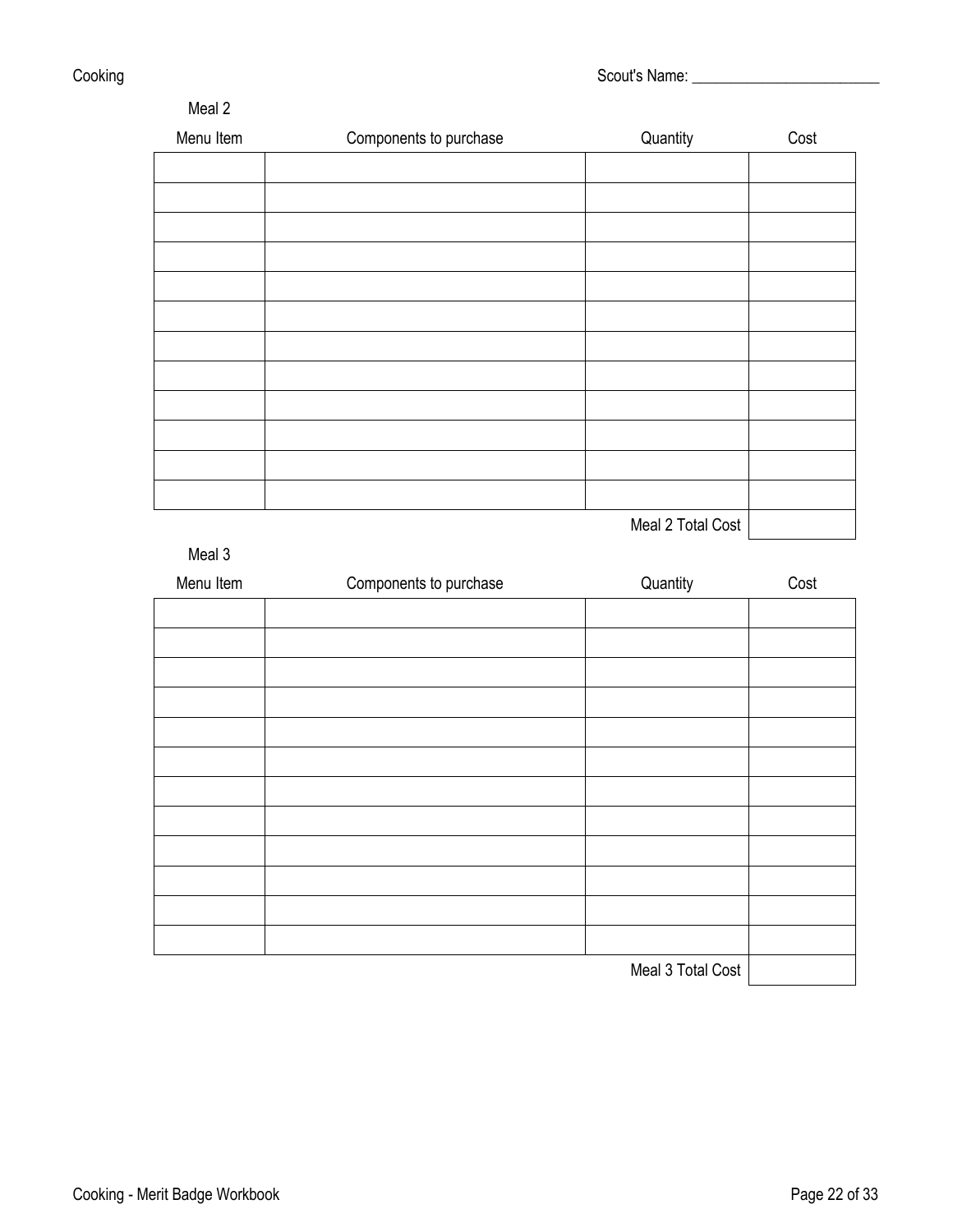| Meal 4    |                        |            |      |
|-----------|------------------------|------------|------|
| Menu Item | Components to purchase | Quantity   | Cost |
|           |                        |            |      |
|           |                        |            |      |
|           |                        |            |      |
|           |                        |            |      |
|           |                        |            |      |
|           |                        |            |      |
|           |                        |            |      |
|           |                        |            |      |
|           |                        |            |      |
|           |                        |            |      |
|           |                        |            |      |
|           |                        |            |      |
|           |                        | . <i>.</i> |      |

Meal 4 Total Cost | **Meal 4 Total Cost** 

# Meal 5

| Menu Item | Components to purchase | Quantity          | Cost |
|-----------|------------------------|-------------------|------|
|           |                        |                   |      |
|           |                        |                   |      |
|           |                        |                   |      |
|           |                        |                   |      |
|           |                        |                   |      |
|           |                        |                   |      |
|           |                        |                   |      |
|           |                        |                   |      |
|           |                        |                   |      |
|           |                        |                   |      |
|           |                        |                   |      |
|           |                        |                   |      |
|           |                        | Meal 5 Total Cost |      |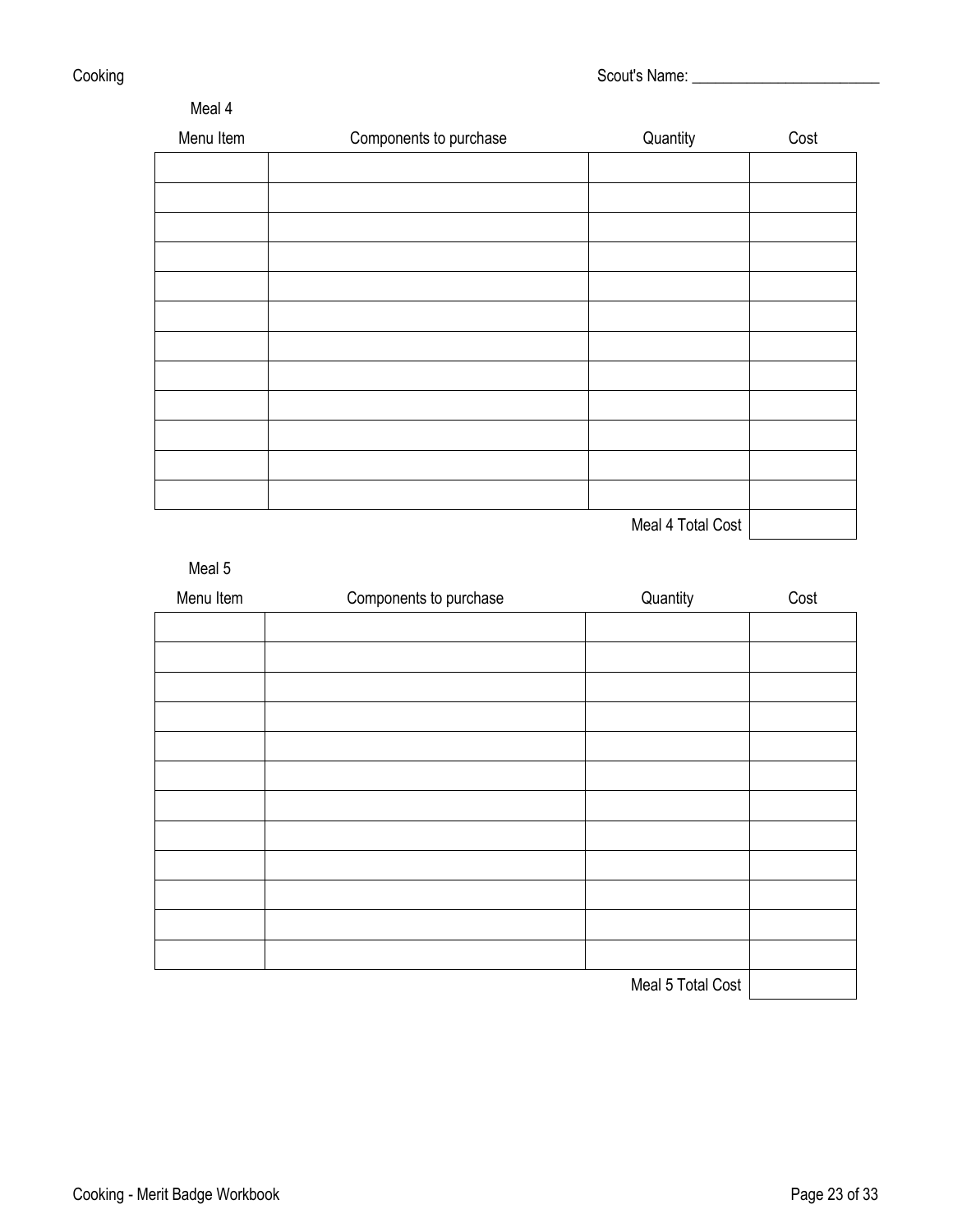$\Box$  c. Share and discuss your meal plan and shopping list with your counselor.

| d. |                         | In the outdoors, using your menu plans for this requirement, cook two of the five meals you planned using either a                                                                                           |       |              |                        |       |
|----|-------------------------|--------------------------------------------------------------------------------------------------------------------------------------------------------------------------------------------------------------|-------|--------------|------------------------|-------|
|    |                         | lightweight stove or a low-impact fire. Use a different cooking method from requirement 3 for each meal. You must                                                                                            |       |              |                        |       |
|    |                         | also cook a third meal using either a Dutch oven OR a foil pack OR kabobs. Serve all of these meals to your patrol                                                                                           |       |              |                        |       |
|    | or a group of youth. ** |                                                                                                                                                                                                              |       |              |                        |       |
|    |                         | Meal 1_____________________Heat Source: __________________Method: _______________________Date: ______________                                                                                                |       |              |                        |       |
|    |                         | Meal 2___________________Heat Source: ________________Method: ___________________Date: _____________<br>Meal 3___________________Heat Source: ________________Method: ___________________Date: _____________ |       |              |                        |       |
|    |                         |                                                                                                                                                                                                              |       |              |                        |       |
| е. |                         | In the outdoors, prepare a dessert OR a snack and serve it to your patrol or a group of youth.**                                                                                                             |       |              |                        |       |
| f. |                         | After each meal, have those you served evaluate the meal on presentation and taste, and then evaluate your own                                                                                               |       |              |                        |       |
|    | meal.                   |                                                                                                                                                                                                              |       |              |                        |       |
|    |                         | Evaluation by those served                                                                                                                                                                                   |       |              | <b>Self Evaluation</b> |       |
|    | Meal                    |                                                                                                                                                                                                              |       |              |                        |       |
|    |                         | Presentation                                                                                                                                                                                                 | Taste | Presentation |                        | Taste |
|    | Meal 1                  |                                                                                                                                                                                                              |       |              |                        |       |
|    |                         |                                                                                                                                                                                                              |       |              |                        |       |
|    |                         |                                                                                                                                                                                                              |       |              |                        |       |
|    |                         |                                                                                                                                                                                                              |       |              |                        |       |
|    |                         |                                                                                                                                                                                                              |       |              |                        |       |
|    |                         |                                                                                                                                                                                                              |       |              |                        |       |
|    | Meal 2                  |                                                                                                                                                                                                              |       |              |                        |       |
|    |                         |                                                                                                                                                                                                              |       |              |                        |       |
|    |                         |                                                                                                                                                                                                              |       |              |                        |       |
|    |                         |                                                                                                                                                                                                              |       |              |                        |       |
|    |                         |                                                                                                                                                                                                              |       |              |                        |       |
|    |                         |                                                                                                                                                                                                              |       |              |                        |       |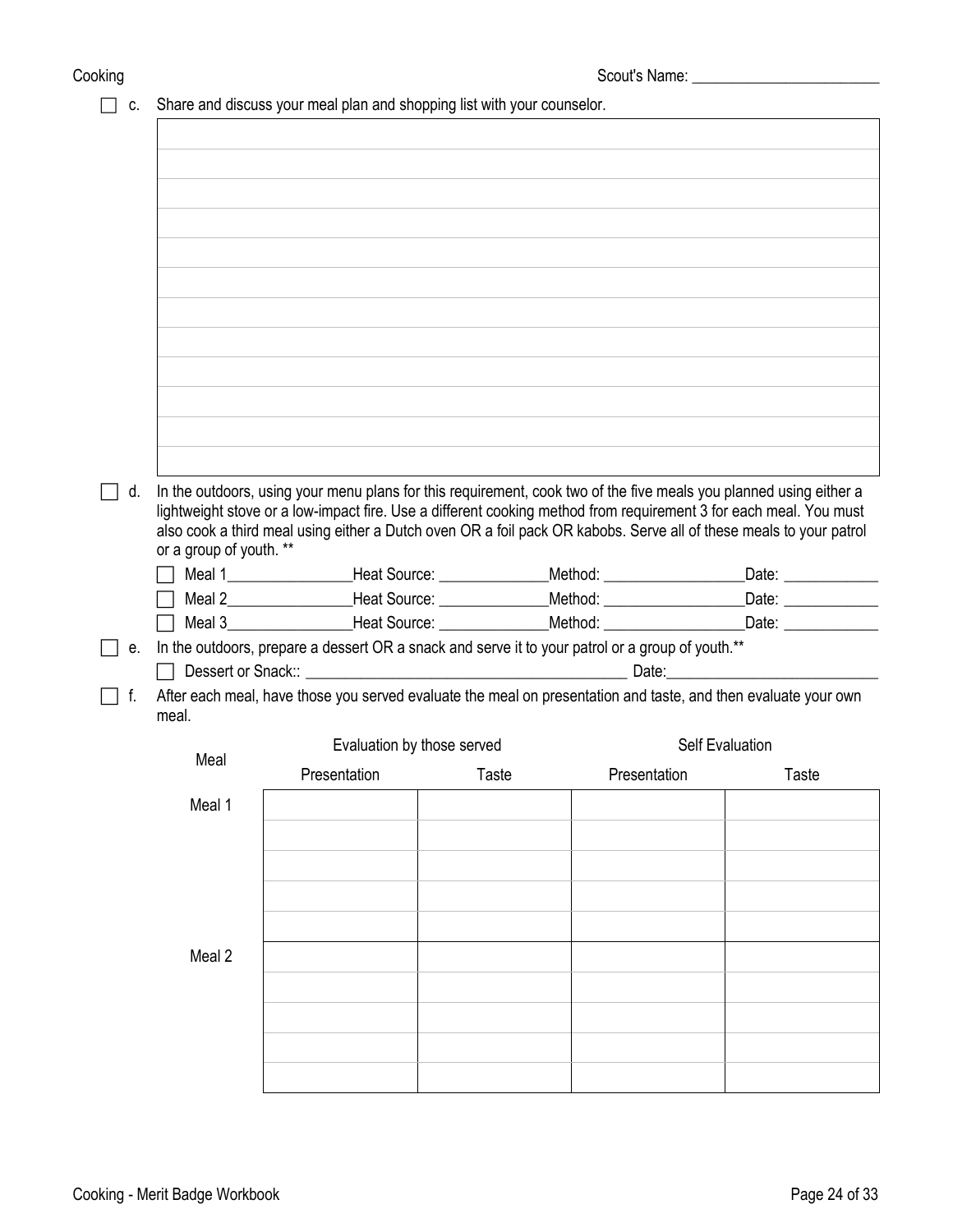| Meal 3 |  |  |
|--------|--|--|
|        |  |  |
|        |  |  |
|        |  |  |
|        |  |  |
| Meal 4 |  |  |
|        |  |  |
|        |  |  |
|        |  |  |
|        |  |  |
| Meal 5 |  |  |
|        |  |  |
|        |  |  |
|        |  |  |
|        |  |  |
| Snack  |  |  |
|        |  |  |
|        |  |  |
|        |  |  |
|        |  |  |

Discuss what you learned with your counselor, including any adjustments that could have improved or enhanced your meals. Tell how planning and preparation help ensure successful outdoor cooking.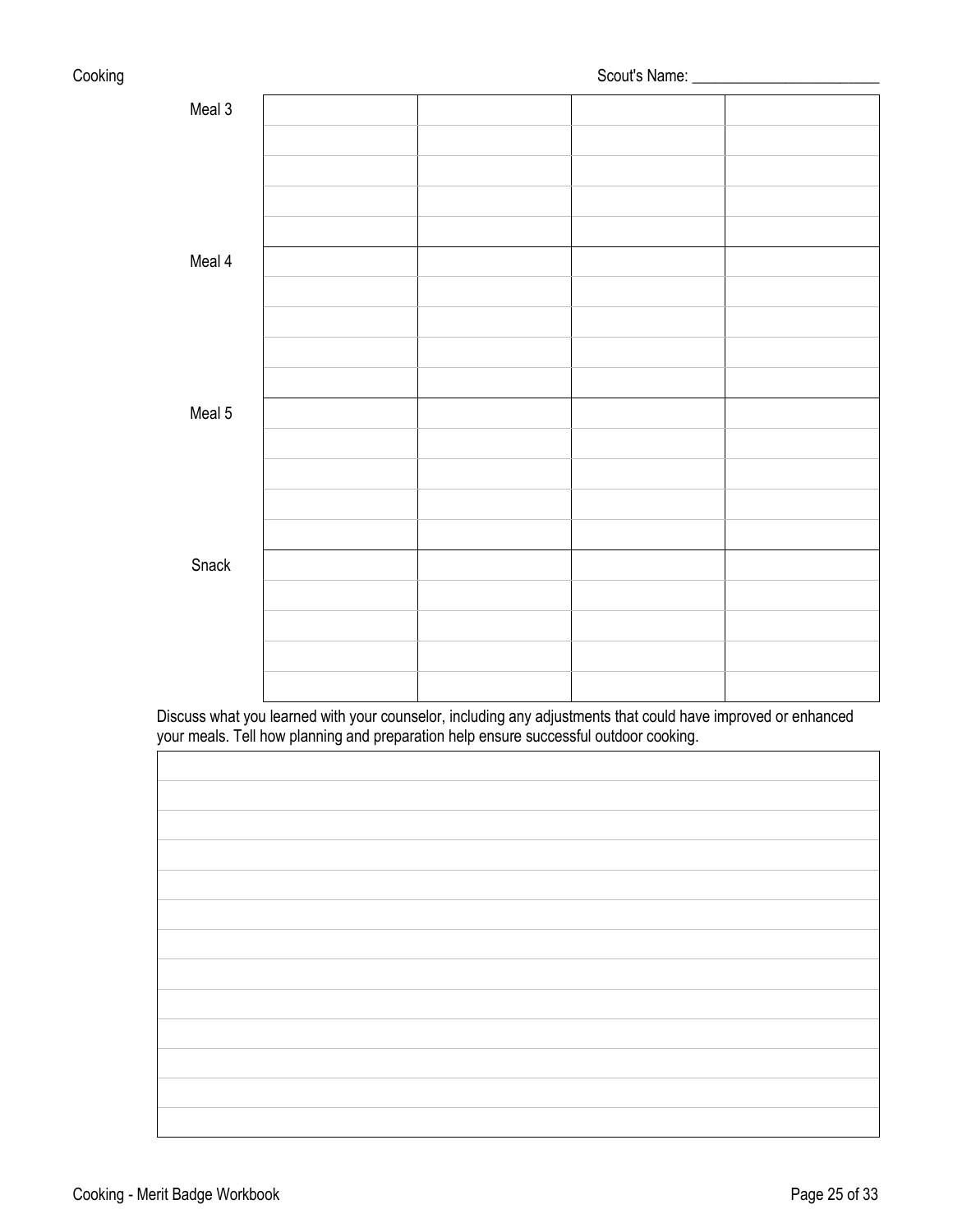.

g. Explain to your counselor how you cleaned the equipment, utensils, and the cooking site thoroughly after each meal. Explain how you properly disposed of dishwater and of all garbage.

Explain how you properly disposed of dishwater and of all garbage.

h. Discuss how you followed the Outdoor Code and no-trace principles when preparing your meals.

| $\bullet$ |  |  |
|-----------|--|--|
|           |  |  |
|           |  |  |
|           |  |  |
|           |  |  |
|           |  |  |
|           |  |  |
|           |  |  |
|           |  |  |
|           |  |  |
|           |  |  |
|           |  |  |
|           |  |  |
|           |  |  |
|           |  |  |
|           |  |  |
|           |  |  |
|           |  |  |
|           |  |  |
|           |  |  |
|           |  |  |
|           |  |  |
|           |  |  |
|           |  |  |
|           |  |  |
|           |  |  |
|           |  |  |
|           |  |  |
|           |  |  |
|           |  |  |
|           |  |  |
|           |  |  |
|           |  |  |
|           |  |  |
|           |  |  |
|           |  |  |
|           |  |  |
|           |  |  |
|           |  |  |
|           |  |  |
|           |  |  |
|           |  |  |
|           |  |  |
|           |  |  |
|           |  |  |
|           |  |  |

## 6. **Trail and backpacking meals.** Do the following.

a. Using the MyPlate food guide or the current USDA nutrition model, plan a menu for trail hiking or backpacking that includes one breakfast, one lunch, one dinner, and one snack. These meals must not require refrigeration and are to be consumed by three to five people (including you). Be sure to keep in mind any special needs (such as food allergies) and how you will keep your foods safe and free from cross-contamination. List the equipment and utensils needed to prepare and serve these meals.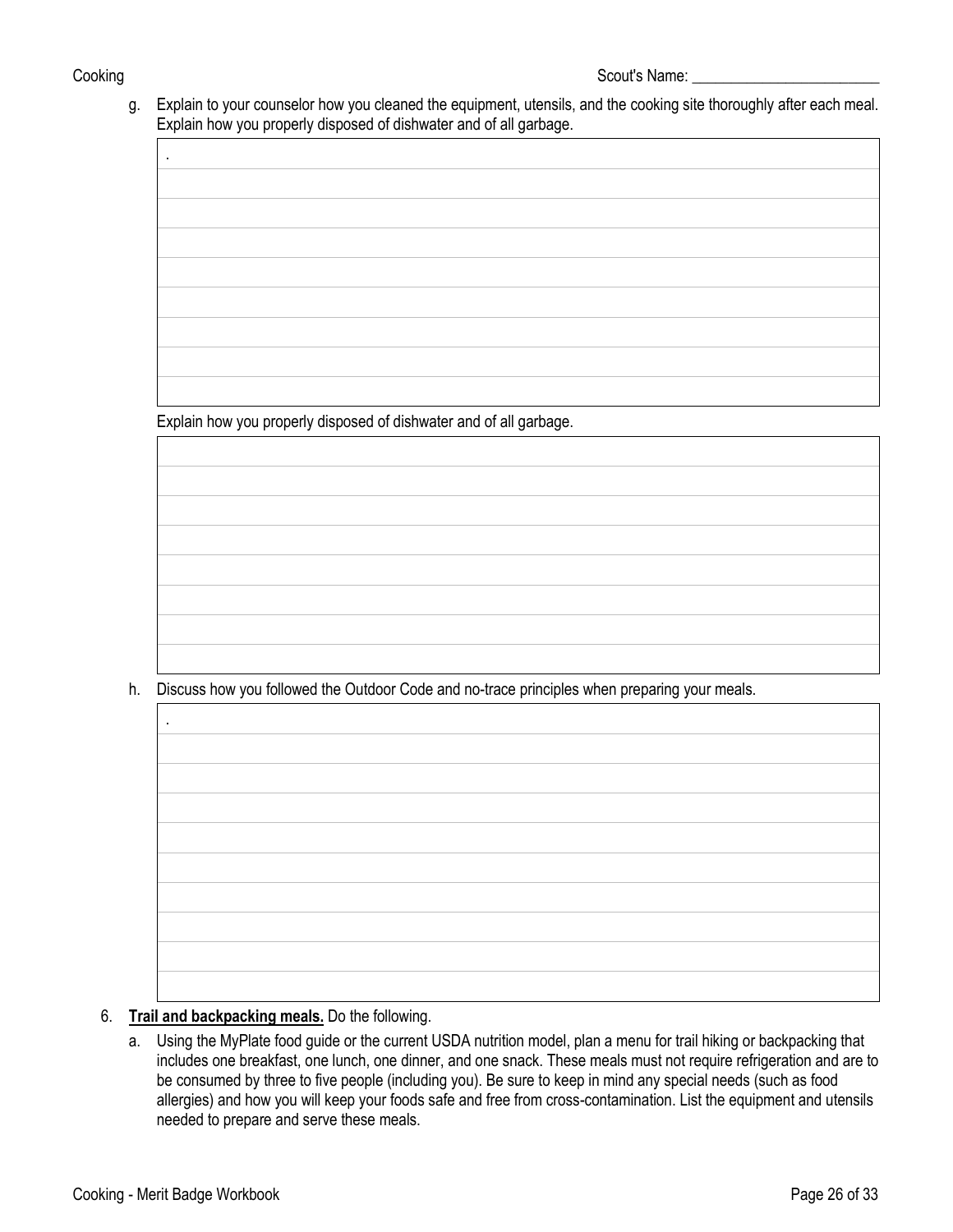| Cooking          |        |      |          | Scout's Name: |           |          |  |
|------------------|--------|------|----------|---------------|-----------|----------|--|
|                  |        | Menu | Quantity | Calories      | Equipment | Utensils |  |
| <b>Breakfast</b> | Fruits |      |          |               |           |          |  |

Breakfast Fruits

| Vegetables |  |  |  |
|------------|--|--|--|
| Grains     |  |  |  |
| Proteins   |  |  |  |
| Dairy      |  |  |  |
|            |  |  |  |
|            |  |  |  |
|            |  |  |  |
|            |  |  |  |
|            |  |  |  |
|            |  |  |  |
|            |  |  |  |
|            |  |  |  |
|            |  |  |  |
|            |  |  |  |

| Lunch |            | Menu | Quantity | Calories | Equipment | Utensils |
|-------|------------|------|----------|----------|-----------|----------|
|       | Fruits     |      |          |          |           |          |
|       | Vegetables |      |          |          |           |          |
|       | Grains     |      |          |          |           |          |
|       | Proteins   |      |          |          |           |          |
|       | Dairy      |      |          |          |           |          |
|       |            |      |          |          |           |          |
|       |            |      |          |          |           |          |
|       |            |      |          |          |           |          |
|       |            |      |          |          |           |          |
|       |            |      |          |          |           |          |
|       |            |      |          |          |           |          |
|       |            |      |          |          |           |          |
|       |            |      |          |          |           |          |
|       |            |      |          |          |           |          |
|       |            |      |          |          |           |          |
|       |            |      |          |          |           |          |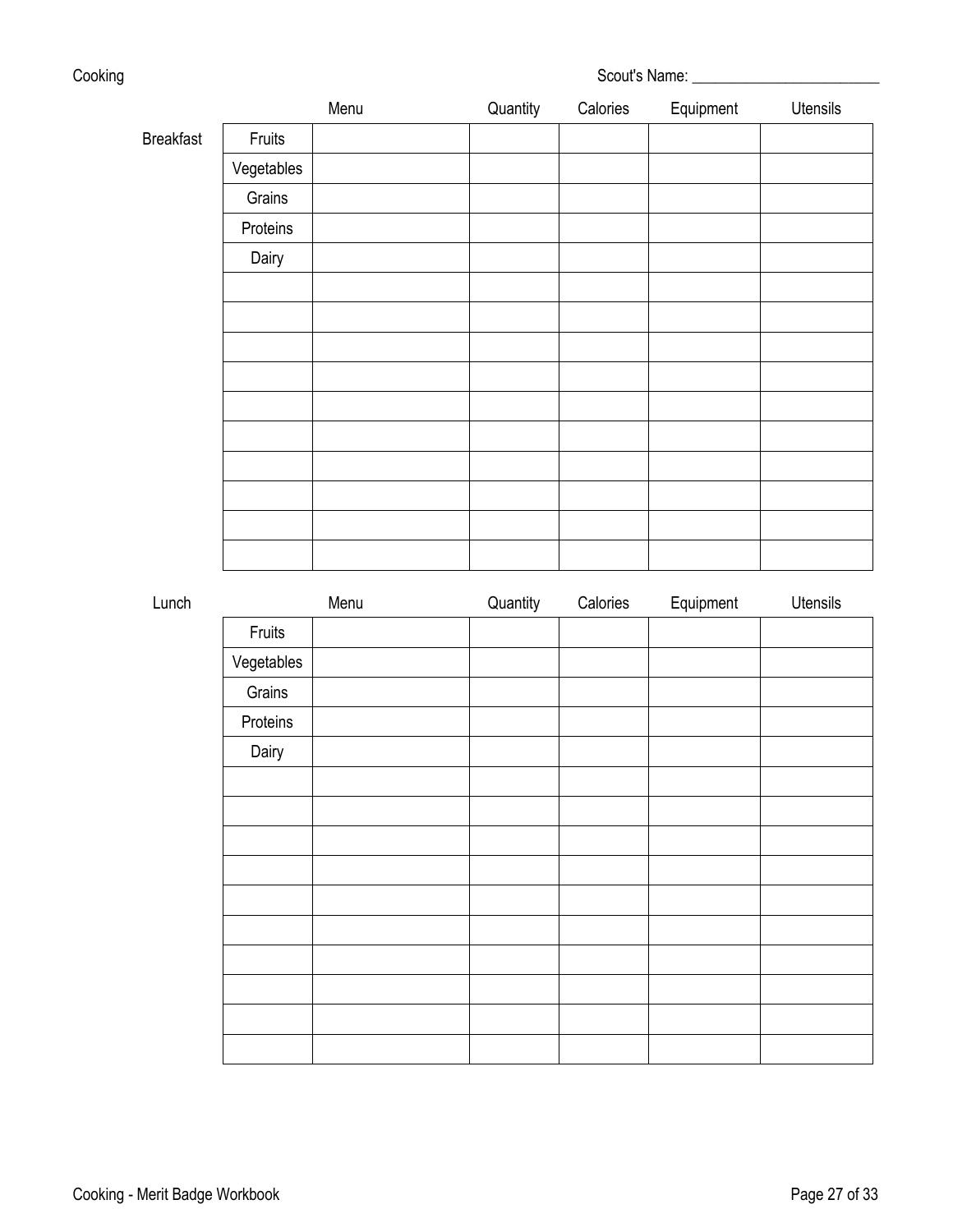| Cooking | Scout's Name: |
|---------|---------------|
|         |               |

| Dinner |            | Menu | Quantity | Calories | Equipment | Utensils |
|--------|------------|------|----------|----------|-----------|----------|
|        | Fruits     |      |          |          |           |          |
|        | Vegetables |      |          |          |           |          |
|        | Grains     |      |          |          |           |          |
|        | Proteins   |      |          |          |           |          |
|        | Dairy      |      |          |          |           |          |
|        |            |      |          |          |           |          |
|        |            |      |          |          |           |          |
|        |            |      |          |          |           |          |
|        |            |      |          |          |           |          |
|        |            |      |          |          |           |          |
|        |            |      |          |          |           |          |
|        |            |      |          |          |           |          |
|        |            |      |          |          |           |          |
|        |            |      |          |          |           |          |
|        |            |      |          |          |           |          |
|        |            |      |          |          |           |          |
|        |            |      |          |          |           |          |
| Snack  |            | Menu | Quantity | Calories | Equipment | Utensils |
|        |            |      |          |          |           |          |
|        |            |      |          |          |           |          |
|        |            |      |          |          |           |          |
|        |            |      |          |          |           |          |
|        |            |      |          |          |           |          |
|        |            |      |          |          |           |          |
|        |            |      |          |          |           |          |
|        |            |      |          |          |           |          |
|        |            |      |          |          |           |          |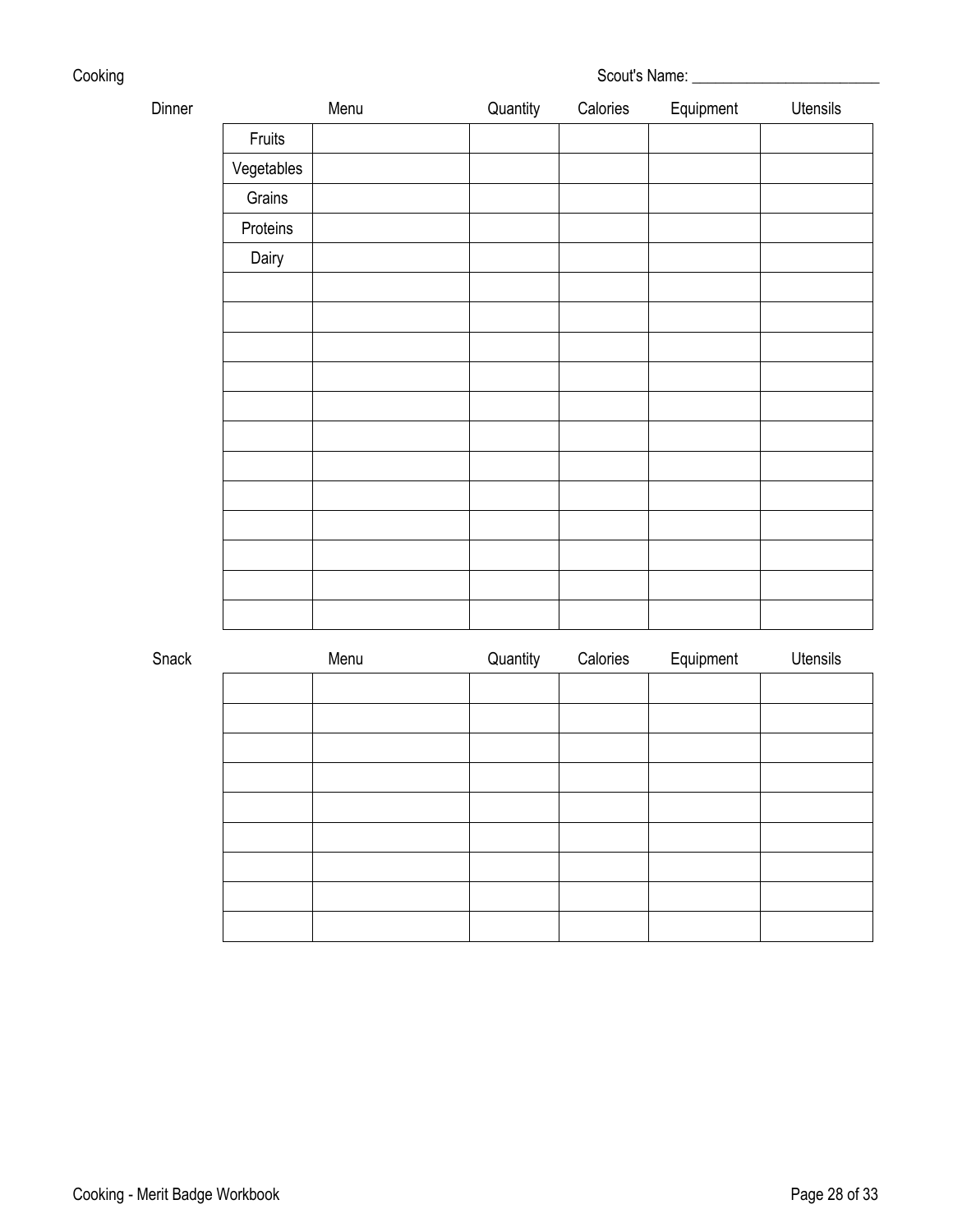b. Create a shopping list for your meals showing the amount of food needed to prepare and serve each meal, and the cost for each meal.

| Menu Item        | Components to purchase | Quantity          | Cost |
|------------------|------------------------|-------------------|------|
|                  |                        |                   |      |
|                  |                        |                   |      |
|                  |                        |                   |      |
|                  |                        |                   |      |
|                  |                        |                   |      |
|                  |                        |                   |      |
|                  |                        |                   |      |
|                  |                        |                   |      |
|                  |                        |                   |      |
|                  |                        |                   |      |
|                  |                        |                   |      |
|                  |                        |                   |      |
|                  |                        |                   |      |
|                  |                        |                   |      |
| <b>Breakfast</b> |                        | <b>Total Cost</b> |      |
| Menu Item        | Components to purchase | Quantity          | Cost |
|                  |                        |                   |      |
|                  |                        |                   |      |
|                  |                        |                   |      |
|                  |                        |                   |      |
|                  |                        |                   |      |
|                  |                        |                   |      |
|                  |                        |                   |      |
|                  |                        |                   |      |
|                  |                        |                   |      |
|                  |                        |                   |      |
| Lunch            |                        | <b>Total Cost</b> |      |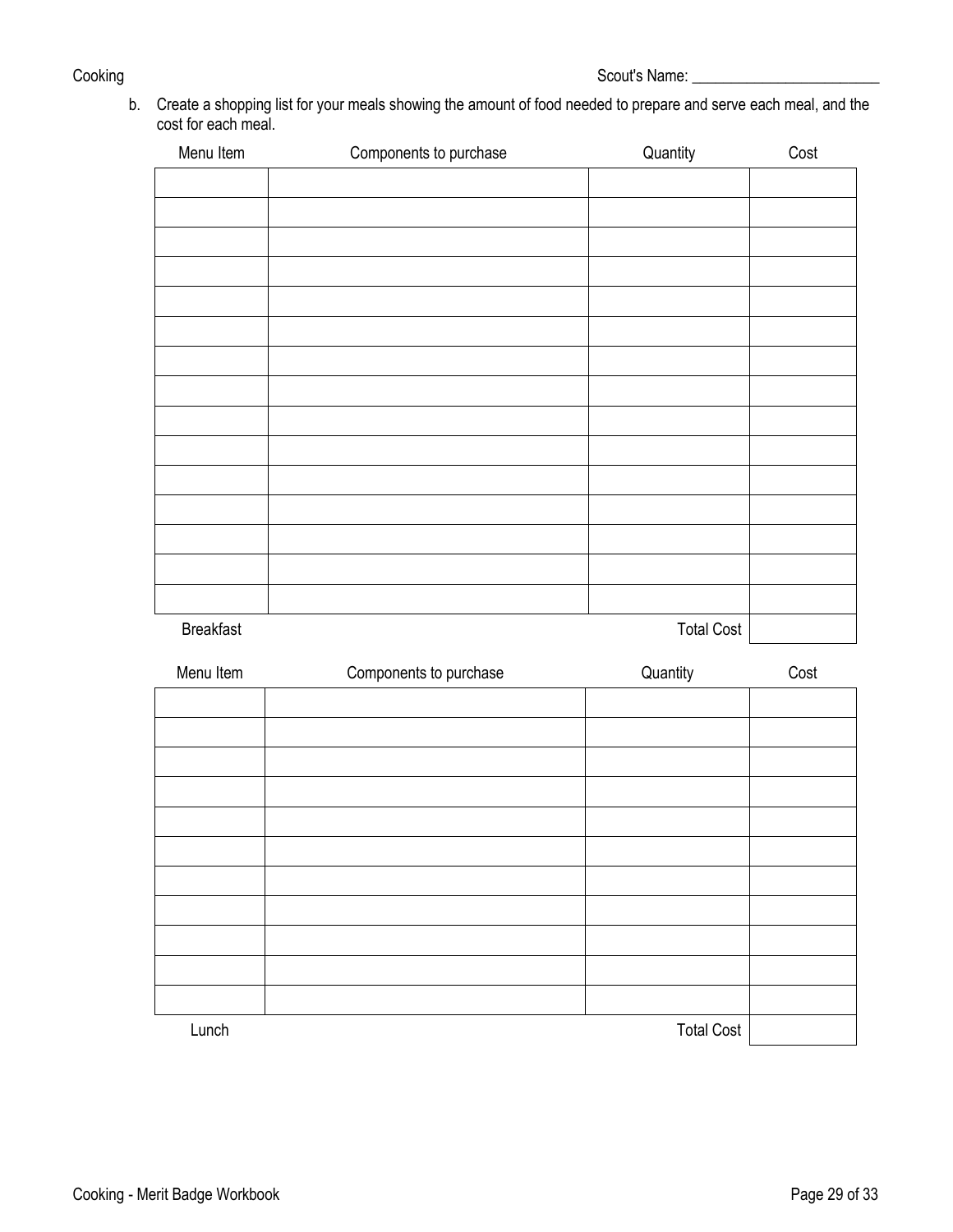Cooking Scout's Name: \_\_\_\_\_\_\_\_\_\_\_\_\_\_\_\_\_\_\_\_\_\_\_\_

| Menu Item       | Components to purchase                                                                                                                                                                                                 | Quantity          | Cost |
|-----------------|------------------------------------------------------------------------------------------------------------------------------------------------------------------------------------------------------------------------|-------------------|------|
|                 |                                                                                                                                                                                                                        |                   |      |
|                 |                                                                                                                                                                                                                        |                   |      |
|                 |                                                                                                                                                                                                                        |                   |      |
|                 |                                                                                                                                                                                                                        |                   |      |
|                 |                                                                                                                                                                                                                        |                   |      |
|                 |                                                                                                                                                                                                                        |                   |      |
|                 |                                                                                                                                                                                                                        |                   |      |
|                 |                                                                                                                                                                                                                        |                   |      |
|                 |                                                                                                                                                                                                                        |                   |      |
|                 |                                                                                                                                                                                                                        |                   |      |
|                 |                                                                                                                                                                                                                        |                   |      |
| Dinner          |                                                                                                                                                                                                                        | <b>Total Cost</b> |      |
| Menu Item       | Components to purchase                                                                                                                                                                                                 | Quantity          | Cost |
|                 |                                                                                                                                                                                                                        |                   |      |
|                 |                                                                                                                                                                                                                        |                   |      |
|                 |                                                                                                                                                                                                                        |                   |      |
|                 |                                                                                                                                                                                                                        |                   |      |
|                 |                                                                                                                                                                                                                        |                   |      |
| Snack           |                                                                                                                                                                                                                        | <b>Total Cost</b> |      |
|                 | Share and discuss your meal plan and shopping list with your counselor. Your plan must include how to repackage<br>foods for your hike or backpacking trip to eliminate as much bulk, weight, and garbage as possible. |                   |      |
|                 |                                                                                                                                                                                                                        |                   |      |
|                 |                                                                                                                                                                                                                        |                   |      |
|                 |                                                                                                                                                                                                                        |                   |      |
|                 |                                                                                                                                                                                                                        |                   |      |
|                 |                                                                                                                                                                                                                        |                   |      |
|                 |                                                                                                                                                                                                                        |                   |      |
|                 |                                                                                                                                                                                                                        |                   |      |
|                 | While on a trail hike or backpacking trip, prepare and serve two meals and a snack from the menu planned for this                                                                                                      |                   |      |
|                 | requirement. At least one of those meals must be cooked over a fire, or an approved trail stove (with proper                                                                                                           |                   |      |
| supervision).** |                                                                                                                                                                                                                        |                   |      |

Snack \_\_\_\_\_\_\_\_\_\_\_\_\_\_\_\_Heat Source: \_\_\_\_\_\_\_\_\_\_\_\_\_\_\_\_\_\_\_\_\_\_\_\_ Date:\_\_\_\_\_\_\_\_\_\_\_\_\_\_\_\_\_\_\_\_\_\_\_\_\_\_\_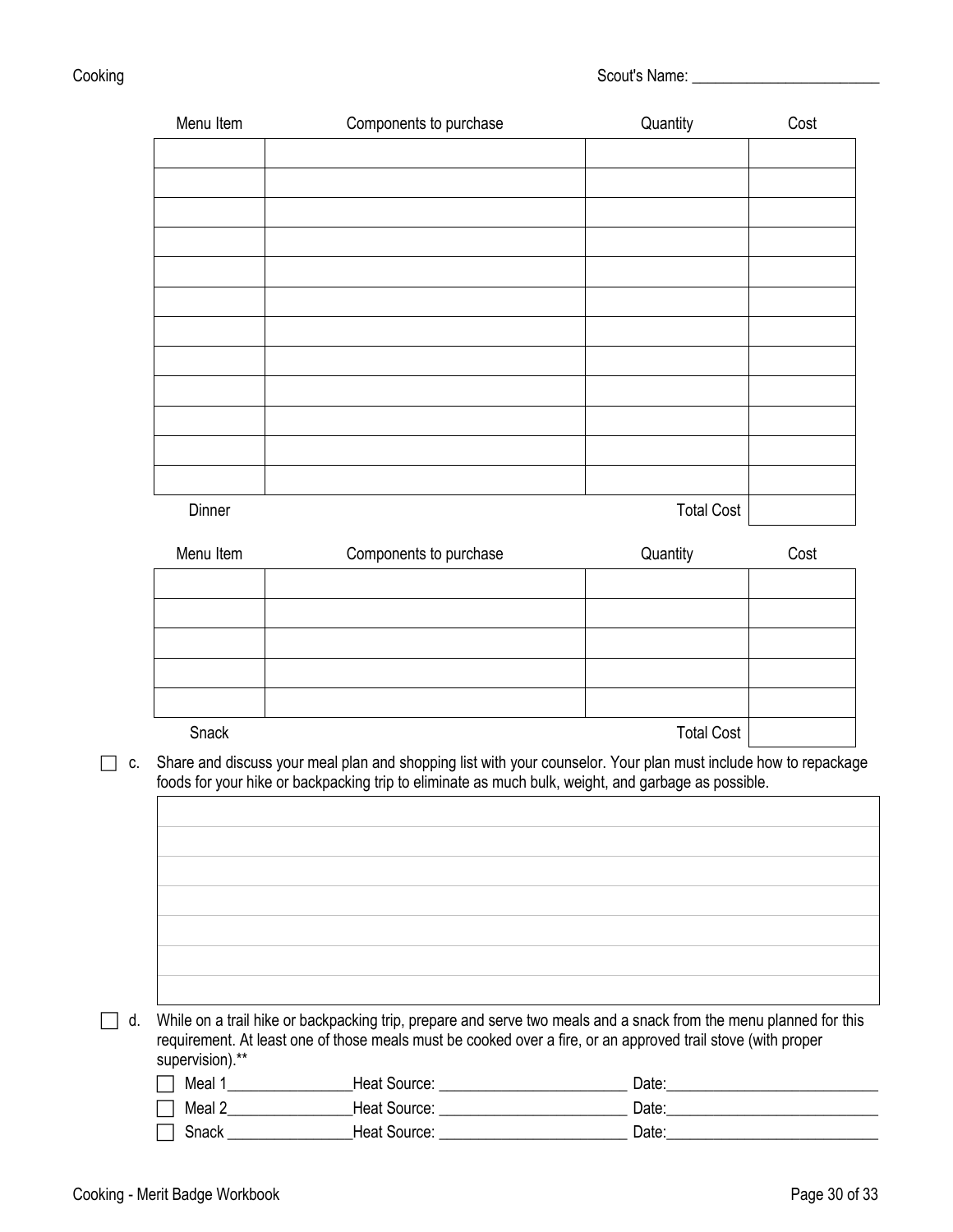Cooking Scout's Name: \_\_\_\_\_\_\_\_\_\_\_\_\_\_\_\_\_\_\_\_\_\_\_\_

 e. After each meal, have those you served evaluate the meal on presentation and taste, and then evaluate your own meal.

| Meal   |              | Evaluation by those served | Self Evaluation |       |
|--------|--------------|----------------------------|-----------------|-------|
|        | Presentation | Taste                      | Presentation    | Taste |
| Meal 1 |              |                            |                 |       |
|        |              |                            |                 |       |
|        |              |                            |                 |       |
|        |              |                            |                 |       |
|        |              |                            |                 |       |
| Meal 2 |              |                            |                 |       |
|        |              |                            |                 |       |
|        |              |                            |                 |       |
|        |              |                            |                 |       |
|        |              |                            |                 |       |
| Snack  |              |                            |                 |       |
|        |              |                            |                 |       |
|        |              |                            |                 |       |
|        |              |                            |                 |       |

Discuss what you learned with your counselor, including any adjustments that could have improved or enhanced your meals. Tell how planning and preparation help ensure successful trail hiking or backpacking meals.

f.. Discuss how you followed the Outdoor Code and no-trace principles during your outing.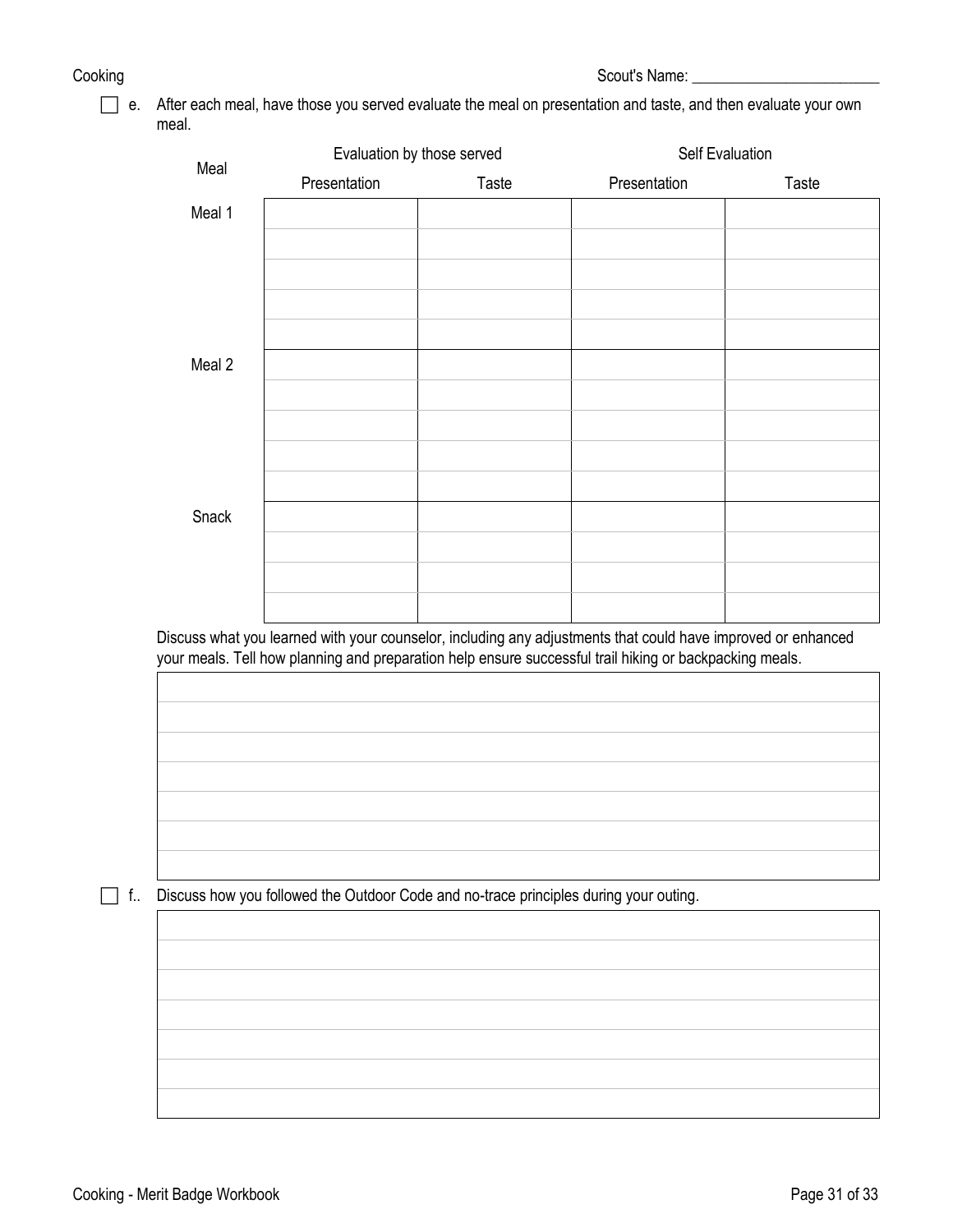Cooking Scout's Name: Letter Scout's Name: Letter Scout's Name: Letter Scout's Name: Letter Scout's Name: Letter Scout's Name: Letter Scout's Name: Letter Scout's Name: Letter Scout's Name: Letter Scout's Name: Letter Scou

Explain to your counselor how you cleaned any equipment, utensils, and the cooking site after each meal.

Explain how you properly disposed of any dishwater and packed out all garbage.

**\*\*Where local regulations do not allow you to build a fire, the counselor may adjust the requirement to meet the law. The meals in requirements 5 and 6 may be prepared for different trips and need not be prepared consecutively. Scouts working on this badge in summer camp should take into consideration foods that can be obtained at the camp commissary.**

|  |  |  | 7 Food-related careers. Find out about three career opportunities in cooking. |  |
|--|--|--|-------------------------------------------------------------------------------|--|
|--|--|--|-------------------------------------------------------------------------------|--|

| . .           |  |
|---------------|--|
| ∽<br><u>.</u> |  |
| -<br>v.       |  |

Select one and find out the education, training, and experience required for this profession.

| Career: <u> </u><br>Education: |
|--------------------------------|
|                                |
|                                |
|                                |
|                                |
|                                |
|                                |
|                                |
|                                |

Г